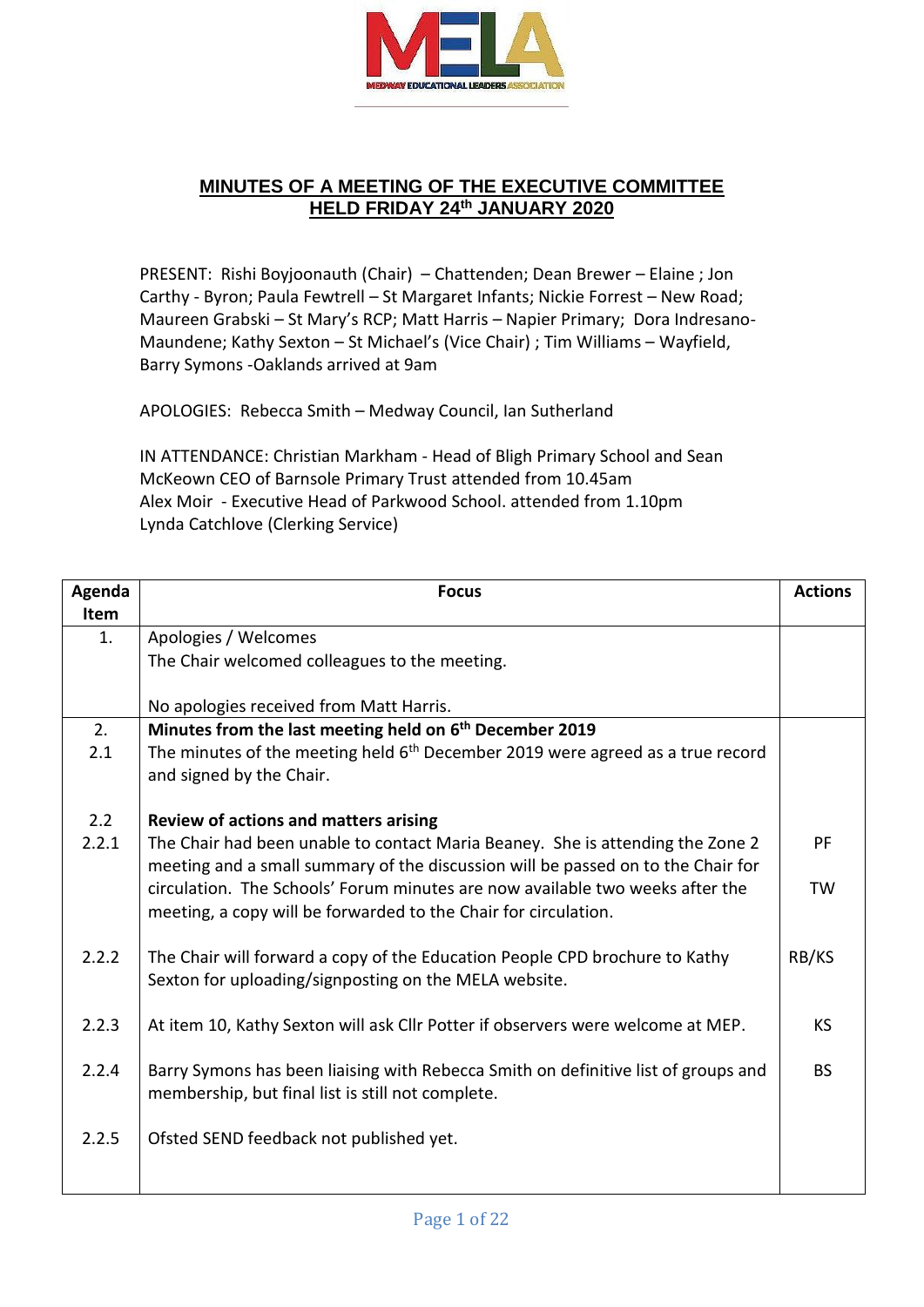

| 2.2.6     | Draft letter regarding funding review is not available today. The committee is<br>meeting on Monday and NAHT are advising wait for details on the pay awards.<br>John Carthy will bring to next meeting.                                                                                                                                                                                                                                                                                                | JC    |
|-----------|---------------------------------------------------------------------------------------------------------------------------------------------------------------------------------------------------------------------------------------------------------------------------------------------------------------------------------------------------------------------------------------------------------------------------------------------------------------------------------------------------------|-------|
| 2.2.7     | MTSA details still to be uploaded to website. Closing date for photos is today.<br>Email regarding wellbeing resources will be sent out next week. The Chair will<br>send zip file to Kathy.                                                                                                                                                                                                                                                                                                            | KS/RB |
| 2.2.8     | The Chair to forward Kent rewards package to headteachers.                                                                                                                                                                                                                                                                                                                                                                                                                                              | RB    |
| 2.2.9     | Sally Green came to Zone 4 meeting which was very well attended. She is well<br>worth having and very happy to work with schools on different things.                                                                                                                                                                                                                                                                                                                                                   |       |
| 2.2.10    | Steve Ireland will attend the March meeting to talk about Dartford Grammar's<br>computing CPD offer.                                                                                                                                                                                                                                                                                                                                                                                                    |       |
| 2.2.11    | All other actions were completed.                                                                                                                                                                                                                                                                                                                                                                                                                                                                       |       |
| 3.<br>3.1 | Carole Campbell, Assistant Director Children's Services of Medway Community<br><b>Health</b><br>Introductions were made and Carole gave an update on the service.<br>The backlog from when they inherited the service is now completely cleared; they<br>have reduced their clinical risk right down. They are finding children who were<br>under the paediatrician at the hospital who have not made contact, but these are<br>being mopped up and will be seen immediately.                           |       |
| 3.2       | Delay in diagnostic pathways at the moment because of the large number of<br>referrals in April, May and June. In May, they had two hundred and fifty-nine<br>referrals for autism diagnosis.                                                                                                                                                                                                                                                                                                           |       |
| 3.3       | Core standards was rolled out very successfully. Carole thanked Medway schools<br>for supporting this. The standard of referrals has been better.                                                                                                                                                                                                                                                                                                                                                       |       |
| 3.4       | In October the school nursing was up to full capacity. They are running a training<br>programme for nurses and hope to be able to sustain the workforce.                                                                                                                                                                                                                                                                                                                                                |       |
| 3.5       | School nurses offer three drop-in clinics for every school each academic year.<br>Some schools are getting more if there is a need. Some schools have decided not<br>to take this service up. Carole recommended that schools engage with their<br>school nurses because they are looking to redesign the diagnostic pathway<br>coming in. They have taken feedback from SENCOs who are still have problem<br>with referring in; if there are physical problems Carole should be contacted<br>directly. |       |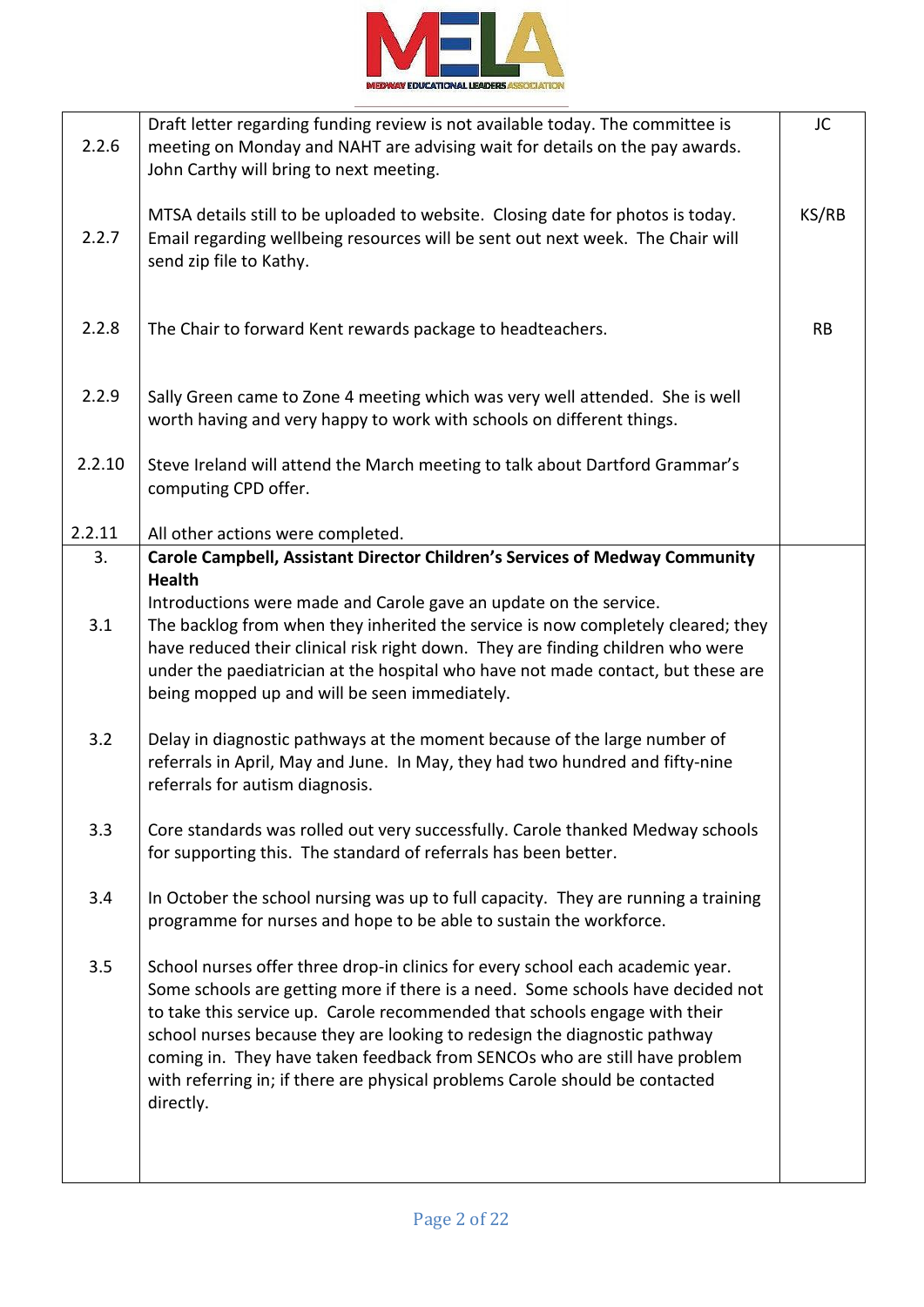

- 3.6 SENCOs are feeling very unconfident with knowing which pathways children should go down. They have come up with a pilot from April ready to roll out in September, where school nurses will do a piece of work with children, working directly with headteachers and SENCOs to find out the whole picture for a child. Once this piece of work has been done, if the school nurse and SENCO agree there is a problem, the case will be brought by the school nurse to a multi-disciplinary panel which will include a paediatrician. They will look at evidence and might request further tests or information before deciding which pathway to follow. Once on a particular pathway, children will be seen at first point by the paediatrician, who can request genetic testing or blood tests and they will not continue down the pathway until these results are back. The referral will come back to the panel to decide on a diagnosis.
- 3.7 7% of mainstream children are on ADHD medication, well over a thousand children. The decision should be made to only put children on medication that will be a benefit for their learning and then together we risk manage those children. A paper has been submitted to the CCG for parenting work looking at what can be put in place, now that Sure Start places have closed. Something really needs to be done now.
- 3.8 **The executive committee asked do parents have to go on a parenting course before an ADHD referral is made** and were advised that this is the case. In future the school nurse will offer support and school should make use of this.
- 3.9 **The executive committee asked for clarification regarding school nurses,**  commenting that some schools have been told they must contact the health visitor not the school nurse for children under seven years of age. Carole confirmed that every school is entitled to a school nurse. Children under seven have access to both a health visitor and a school nurse, they work under the same team. Every child that is born in Medway has a named health visitor even if they do not know who that person is. Contact Carole if there are problems.
- 3.10 **The executive committee asked how do parents know they have a health visitor** and how to contact them. Carole confirmed the duty line has a qualified health visitor available every day who can find out who the named health visitor is and arrange for them to make contact. If schools ring in with concerns they will also pass messages on to the school nurse. There is a simple online referral that can be made into the school nurse.
- 3.11 If schools have lots of cases, they should contact Carole who will arrange for someone, either a health visitor or school nurse, to come and visit schools. Nickie Forrest confirm this has work very well in her school.
- 3.12 CCG have put a stakeholder survey out to every primary school about what they thought about Carole's services, only a few people replied. The executive committee asked when this had been sent out as no-one remembers receiving it and agreed to ask Michael Griffiths later about this. The response back was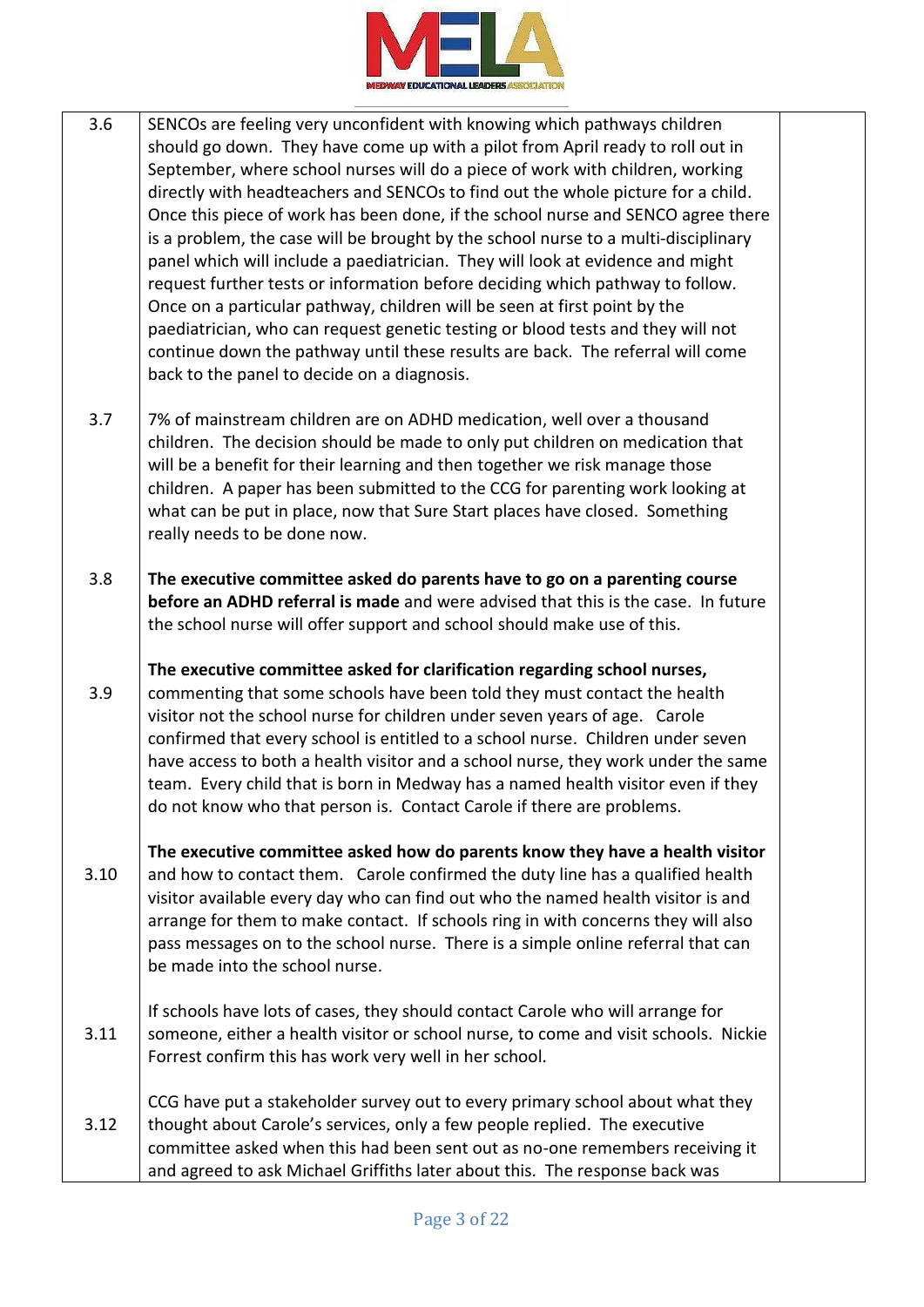

|      | recognition of the changes that had taken place, but communication still remains<br>a problem. This year their plans are to try to renew communication and to get it<br>right.<br>The next newsletters on the website will be clear on the duty lines stating: |           |
|------|----------------------------------------------------------------------------------------------------------------------------------------------------------------------------------------------------------------------------------------------------------------|-----------|
| 3.13 | A health visitor will be available every day.                                                                                                                                                                                                                  |           |
|      | There is a simple online referral form for the school nurses, you should get<br>$\bullet$                                                                                                                                                                      |           |
|      | a quick response using this method of contact.                                                                                                                                                                                                                 |           |
|      | For therapist and doctors, every Monday morning from 9 till 12 there is a<br>$\bullet$                                                                                                                                                                         |           |
|      | therapist on duty who can help answer questions but not specific about a                                                                                                                                                                                       |           |
|      | child unless there is consent.                                                                                                                                                                                                                                 |           |
|      | Once a month, on the second Monday from 9 till 5pm there is senior                                                                                                                                                                                             |           |
|      | practitioner who specialises in autism who can talk about anything you are                                                                                                                                                                                     |           |
|      | not sure about.                                                                                                                                                                                                                                                |           |
|      | These duty lines are hardly every used and will disappear, if they are not used.                                                                                                                                                                               | <b>RB</b> |
|      | There will probably be an ADHD duty line at some point. This information will be                                                                                                                                                                               |           |
|      | shared with headteachers.                                                                                                                                                                                                                                      |           |
| 3.14 | SENCO surgery will finish this academic year if more people do not attend.<br>Twenty schools signed up for the last one and only eight SENCOs turned up. The                                                                                                   |           |
|      | next meeting is the 2 <sup>nd</sup> June in the morning people are encouraged to bring in                                                                                                                                                                      |           |
|      | their problems, case histories, programmes they are having difficulties with and                                                                                                                                                                               |           |
|      | there will be some training. This is the last one for this academic year, but f                                                                                                                                                                                |           |
|      | schools would like this in a different format, now is the time to discuss it as                                                                                                                                                                                |           |
|      | planning for next year will begin shortly.                                                                                                                                                                                                                     |           |
|      | The executive committee asked if the SENCO surgery information was only                                                                                                                                                                                        |           |
| 3.15 | being communicated on the website or directly emailed to SENCOs, Carole                                                                                                                                                                                        |           |
|      | confirmed everything is done through the website. The committee explained that                                                                                                                                                                                 |           |
|      | this is where the problem is, schools do not have time to keep checking websites                                                                                                                                                                               | <b>RB</b> |
|      | for updates. If the newsletter could be sent directly to the Chair, he will ensure                                                                                                                                                                             |           |
|      | this is forwarded to everyone.                                                                                                                                                                                                                                 |           |
|      | Carole spoke about asthma management plans, as there had been no uptake for a                                                                                                                                                                                  |           |
| 3.16 | specialist team to train on asthma. Every single child in school must have an up to                                                                                                                                                                            |           |
|      | date asthma plan. Attendance in A&E is high for asthma and the risk of death in                                                                                                                                                                                |           |
|      | Medway is very high. This needs to be addressed urgently. Training is free and                                                                                                                                                                                 |           |
|      | can be inset or twilight sessions. Nurses will come in and support schools with<br>their plans. The executive committee asked if this was in the newsletter and                                                                                                |           |
|      | Carole confirmed it was, again this was why no-one had responded.                                                                                                                                                                                              |           |
|      |                                                                                                                                                                                                                                                                |           |
|      | There were concerns that the support line was not always manned and also the                                                                                                                                                                                   |           |
| 3.17 | problem of consent. Carole suggested the only way around the problem of                                                                                                                                                                                        |           |
|      | consent was for the SENCO to have the parent present when contacting the duty                                                                                                                                                                                  |           |
|      | line and they can then give consent. If you use your school nurse this can build up                                                                                                                                                                            |           |
|      | a history of communication of consent.                                                                                                                                                                                                                         |           |
|      |                                                                                                                                                                                                                                                                |           |
|      |                                                                                                                                                                                                                                                                |           |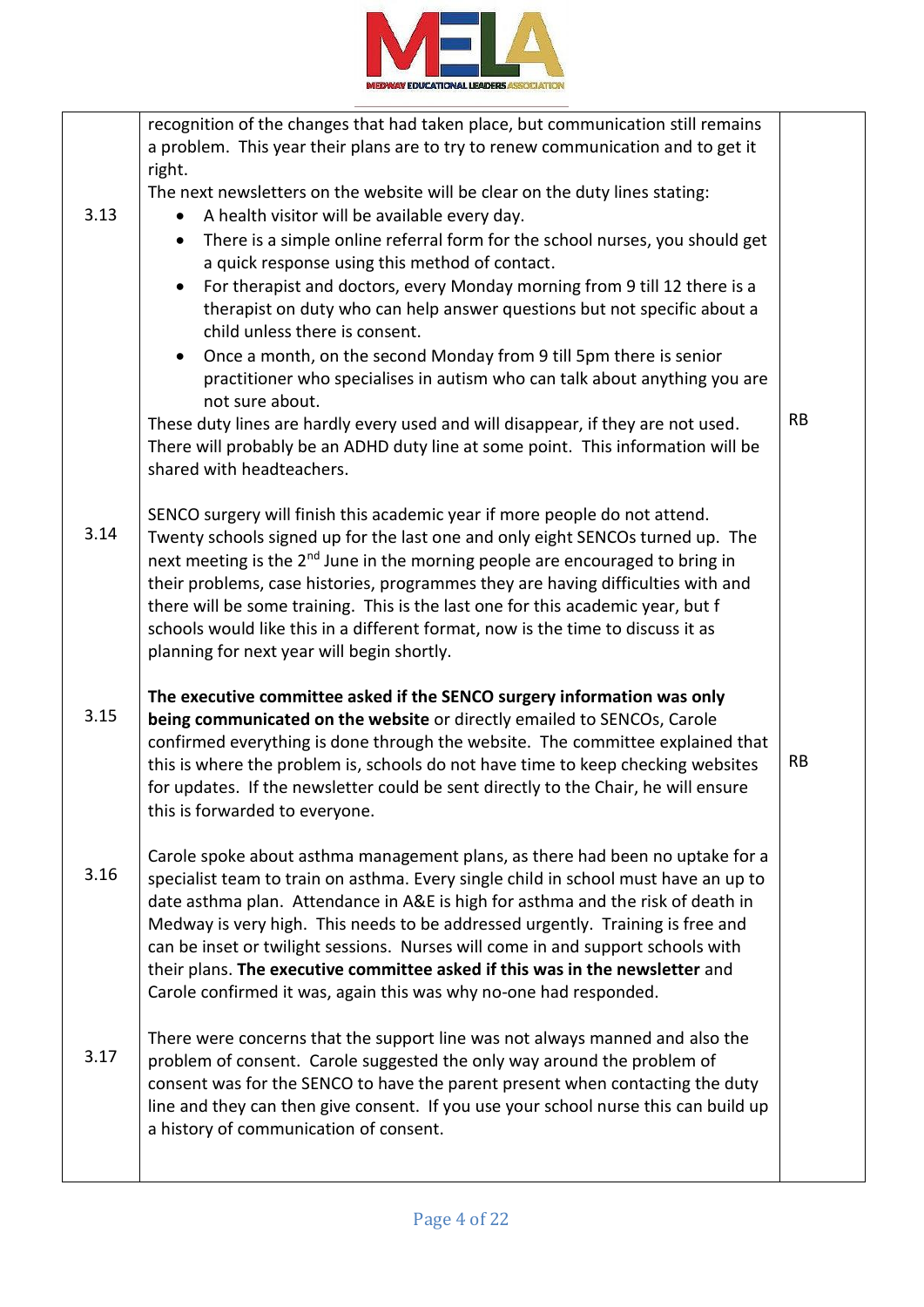

| 3.18 | The executive committee asked about the delay in rescheduling cancelled<br>appointments, children are having to wait months for a new appointment. Carole                                                                                                                                                                                                                                                                                                                                                                                                                                                                                                                                                                                                             | <b>RB</b> |
|------|-----------------------------------------------------------------------------------------------------------------------------------------------------------------------------------------------------------------------------------------------------------------------------------------------------------------------------------------------------------------------------------------------------------------------------------------------------------------------------------------------------------------------------------------------------------------------------------------------------------------------------------------------------------------------------------------------------------------------------------------------------------------------|-----------|
| 3.19 | questioned which particular service this relates to; she can then follow up. The<br>Chair will check and get the relevant headteacher to contact Carole directly.<br>The executive committee questioned whether all SENCOs received an invite to<br>the support surgery as one school had received theirs when they completed their<br>core standards. Carole confirmed only people that completed their core<br>standards would have got an invite. Maxine Shepherd deals with all the training<br>and traded services and she would have sent out the emails.                                                                                                                                                                                                       |           |
| 3.10 | Nickie Forrest attended a course yesterday with mental health and there was a lot<br>of discussion about OT traded and OT NHS, she asked for clarification of that.<br>Carole confirmed they are commissioned for OT for children that have physical<br>disability at school age. Children under 5 get access to everything and get<br>intensive work. Once in school, commissioning changes to children with physical<br>such as cerebral palsy, only. There is an OT diagnostic for autism referrals, they<br>will input into the report and signpost schools to support.                                                                                                                                                                                           |           |
| 3.11 | Nickie Forrest then asked if this was the same for speech and Carole explained<br>speech is different. Most children who meet the basic criteria will get a speech<br>assessment possibly through screening. The decision is then made on how severe<br>the disorder is as to whether they can access NHS speech.                                                                                                                                                                                                                                                                                                                                                                                                                                                     |           |
| 3.12 | The executive committee asked how the service deals with DNAs as previously<br>children are then not seen for years. If they do not arrive a minute up to their<br>appointment, they are a UTA (unable to attend), and there are separate rules on<br>that. For DNAs the clinician will try and make contact, then send a standard letter<br>saying you need to contact us with in fourteen days or we will assume you no<br>longer need the service and you will be discharged. For children who are on a<br>child protection plan or have a long-term condition, a clinical decision is made on<br>the way forward. If they are on medication and do not turn up, they write to<br>their doctor to stop prescribing the medication, they will come off immediately. |           |
| 3.13 | The executive committee questioned why the problem of referral forms has<br>reoccurred. Carole said the forms had not changed and there have been no<br>technical problems. She would need to look into individual problems, they get<br>over ten thousand referrals a month. The hopscotch training has really improved<br>things and Carole thanked everyone for supporting it. Medway Mazes and<br>Medway Hackers has been really successful in schools.                                                                                                                                                                                                                                                                                                           |           |
| 3.14 | The executive committee asked how long the NHS contract is for. Carole<br>explained that the commission arrangements are changing nationally, as the<br>Government have decided that tendering contacts in the NHS is not necessarily a<br>good thing. The contract is for five years and they are currently in the second<br>year. They are working with Kent and Medway looking at all the health services,<br>seeing how they work, to improve things. CQC inspections will still continue.                                                                                                                                                                                                                                                                        |           |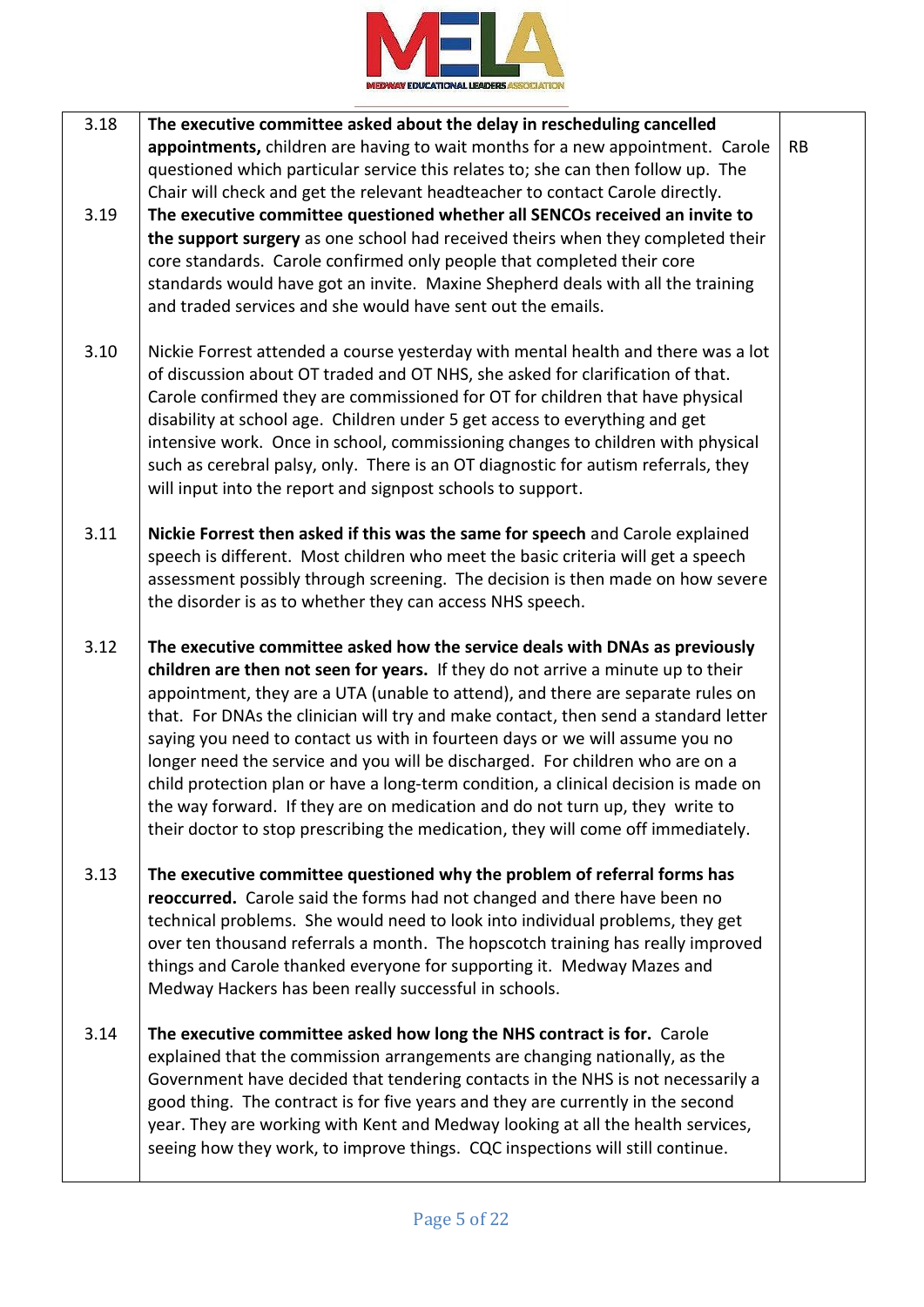

| 3.15  | Contact details for Snapdragon:                                                          |           |
|-------|------------------------------------------------------------------------------------------|-----------|
|       | Duty line number: 0300 1233444                                                           |           |
|       | Email: medch.childrenscommunity@nhs.net (you can put the email for the                   |           |
|       | attention of the person you want to contact or service)                                  |           |
|       | Carole Campbell left the meeting.                                                        |           |
| 4.    | <b>Feedback</b>                                                                          |           |
| 4.1   | The executive committee discussed the unusual approach of communicating by               |           |
|       | putting the newsletter on the website only and agreed this was where a lot of the        |           |
|       | problems have arisen. It was agreed that Zone chairs will feed back to their             | Zone      |
|       | headteachers the need for SENCOs to be pro-active in checking the website for            | chairs    |
|       | any up to date information and newsletters.                                              |           |
| 4.2   | The problem getting support through health visitors and/or school nurses was             |           |
|       | discussed as this was an area some schools were having problems with. Parents            |           |
|       | need to know who their allocated health visitor is, and it was good that this            |           |
|       | information could now be obtained by schools from the duty line.                         |           |
| 4.3   | The situation of gaining consent by having the parent in the room when calling the       |           |
|       | duty line is not always possible. There must be a system whereby consent is              |           |
|       | obtained so that information can be shared with schools.                                 |           |
|       |                                                                                          |           |
| 4.4   | Staff had attended the Hopscotch training and thought they were very good.               |           |
| 4.5   | Kathy Sexton to highlight the contact and duty line information discussed today in       | <b>KS</b> |
|       | her brief notes.                                                                         |           |
|       |                                                                                          |           |
| 5     | <b>Esther Cook, Medway Teaching School Alliance (MTSA)</b>                               |           |
| 5.1   | The Chair thanked Esther for coming. She was invited today to talk about specific        |           |
|       | areas of reading, SEND and progress in SEND as the LA felt data was showing a            |           |
|       | particular trend.                                                                        |           |
|       | Esther handed out information and then discussed the offers.                             |           |
| 5.2   | <b>SEND:</b>                                                                             |           |
|       | MTSA are committed to working together on SENDIF, three dates set for<br>$\bullet$       |           |
|       | this academic year, working closing with NELFT and MCH: $11th$ March, $21st$             |           |
|       | May and 18 <sup>th</sup> June.                                                           |           |
|       | They have a small budget, £2500 - £3000, available specifically for support<br>$\bullet$ |           |
|       | with SEND across Medway and this could be available to MELA to spend on                  |           |
|       | a targeted project such as using SLEs/LLEs in a specific way. There were                 |           |
|       | suggestions in the handout for consideration.                                            |           |
|       | One off free training by Milestone School, Nigel Jones headteacher. They<br>$\bullet$    |           |
|       | have done a lot of work in mapping progress linked with EHCP targets.                    |           |
|       | Use of SEND SLEs/LLEs to support the work of SEND reviews.<br>$\bullet$                  |           |
|       | Audit could be completed in Zones or other appropriate groups.                           |           |
| 5.2.1 | The executive committee discussed these suggestions and agreed that something            |           |
|       | specific would be good. An audit would be a good idea to know what is actually           |           |
|       | available although there is a booklet that was produced after discussion with            |           |
|       |                                                                                          |           |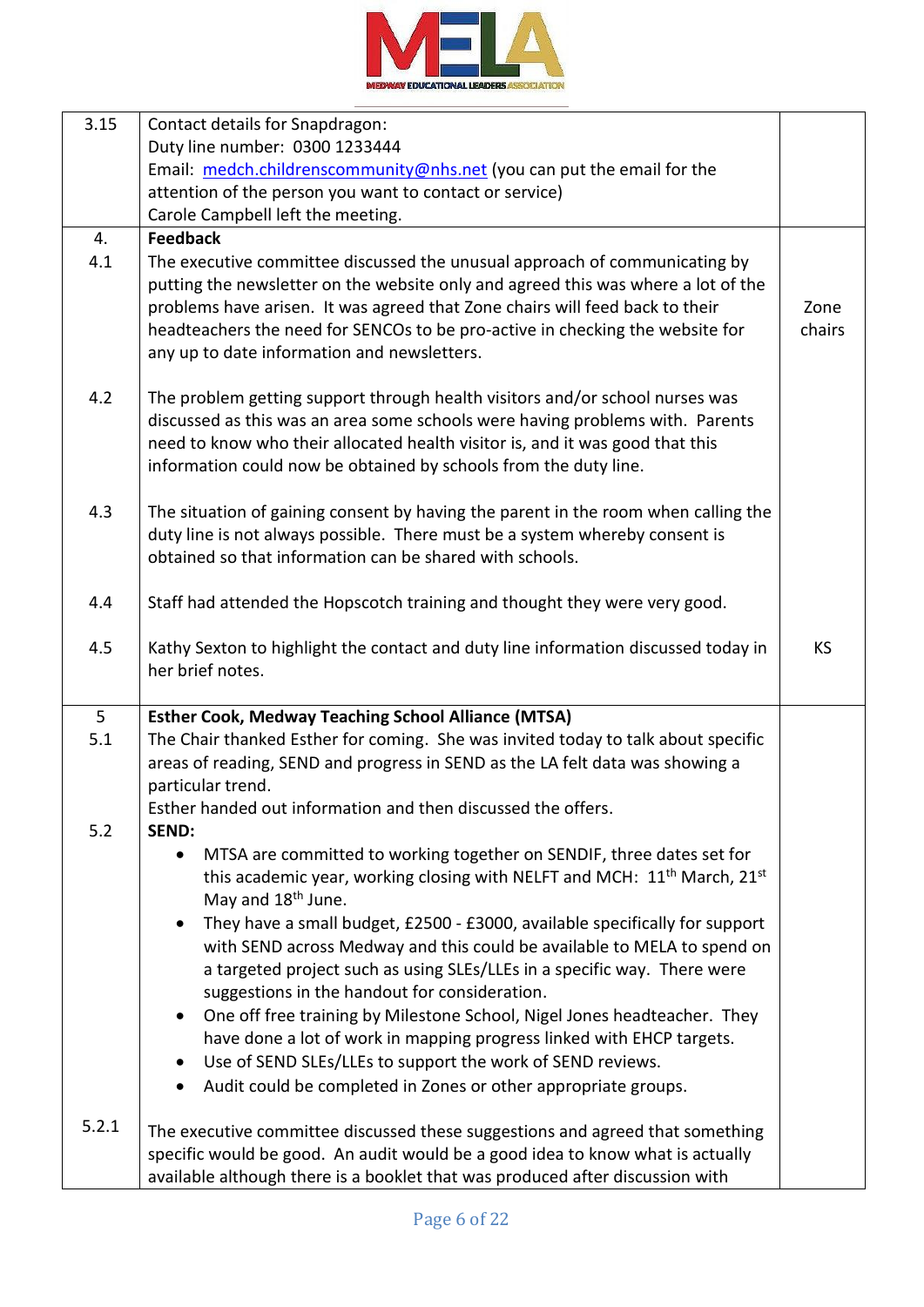

|              | primary schools. Esther suggested It could be working with individual schools on<br>data led work.                                                                                                                                                                                                                                                                                                                                                                                                                                         |           |
|--------------|--------------------------------------------------------------------------------------------------------------------------------------------------------------------------------------------------------------------------------------------------------------------------------------------------------------------------------------------------------------------------------------------------------------------------------------------------------------------------------------------------------------------------------------------|-----------|
| 5.2.2        | The executive committee suggested spending the money specifically on TAs with<br>specific outcomes. Supporting TAs who carry out this work would be very good.<br>It was agreed that there needs to be more thought into identifying what the<br>problem is before agreeing on a way to spend this pot of money.                                                                                                                                                                                                                           |           |
| 5.2.3        | Esther confirmed SENDIF is continuing and needs to be promoted more. The<br>executive committee asked what the agenda looked like for these meetings.<br>Esther explained it is all led by the people who attend with regular surveys to see<br>what people want before setting the following year's programme. A large part of<br>it is training, clinic and workshop around individual problems.                                                                                                                                         |           |
| 5.2.4        | The executive committee suggested asking at the SENDIF meeting what colleague<br>require for their support staff. Esther agreed to go back to her team and suggest<br>on the first SENDIF, an agenda item around upskilling support staff, particularly<br>with speech and language. She will inform the Chair of the date and the agenda<br>who will inform colleagues.                                                                                                                                                                   | <b>RB</b> |
| 5.3<br>5.3.1 | <b>Reading:</b><br>Esther had no pot of money for this and needed to know how much the<br>committee was willing to spend on it. It could be work at a low cost, around peer<br>review or a more deliberate project such as the reading project undertaken by<br>Gravesham Learning Partnership with consultant Rosie Taylor from Real Learning<br>UK. Esther outlined how the project had worked. The cost would be £600 per day<br>= £3,600 (so for fifteen schools this would be £240 per school). Cost of cover<br>would be additional. |           |
| 5.3.2        | The executive committee agreed that it would be good to have some impact data<br>and quality assurance on this project before making a decision, Esther agreed to<br>get this information in the next few days and feed back to the Chair to inform<br>colleagues. It would be good to have impact data for vulnerable groups and more<br>able, whether it had an impact on children working at different levels and how the<br>project worked in Gravesham.                                                                               | EC        |
| 5.3.3        | An alternative to this project, Esther discussed using Literacy SLEs to collate best<br>practice or specific reading teach/meet. Cost for SLE would be £350 a day pro<br>rata. Information about Literacy Network meetings are on the newsletter but<br>only 40% of people open the newsletters.                                                                                                                                                                                                                                           |           |
| 5.4          | Esther gave an update on other opportunities:<br>Maths:<br>Esther discussed another offer 2019/20 Innovation Work Group proposal. Maths<br>Hub will start work on Y6 outcomes in year, which will then lead into the longer<br>working of the Mastery programme. School would be involved in this work group<br>for the rest of the year then ready to be accepted on the Mastery Ready                                                                                                                                                    |           |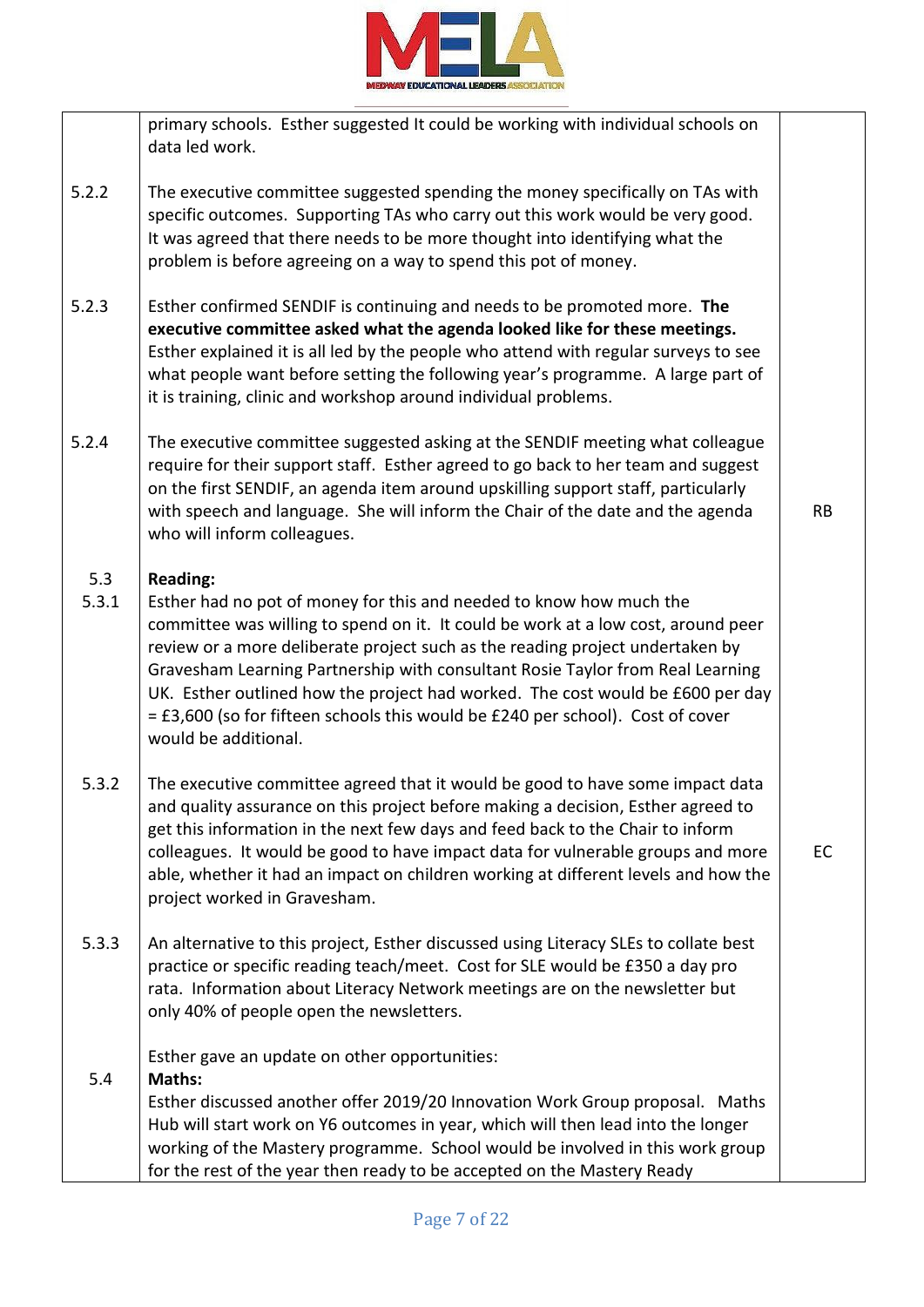

|       | programme the following year. This is for schools who are currently disappointed              |           |
|-------|-----------------------------------------------------------------------------------------------|-----------|
|       | with this year or last year's data. No location is agreed yet as they are waiting to          |           |
|       | see if Medway want it for seven schools.                                                      |           |
|       |                                                                                               |           |
| 5.4.1 | The executive committee asked if this was just for greater depth and Esther                   |           |
|       | confirmed it was for all schools who have not engage on the Mastery programme                 |           |
|       | yet and it was free. The Chair agreed to forward the flyer to all colleagues for              | <b>RB</b> |
|       | them to decide if they would like to go ahead, they should contact Esther or Sarah            |           |
|       |                                                                                               |           |
|       | in the next few days before it is sent out to Kent. sarah.rose@mtsa.co.uk                     |           |
|       |                                                                                               |           |
| 5.5   | NQT Appropriate Body has now gone live. On-line system is being looked at to                  |           |
|       | ensure this works seamlessly. Please contact her if you have any questions.                   |           |
|       |                                                                                               |           |
| 5.6   | Challenge Partners - looking to launch a local Challenge Partnership HUB which                |           |
|       | needs six schools to work. The hub will look at local issues and a real benefit is            |           |
|       | the peer system which is excellent. Esther can offer a special rate for their                 |           |
|       | conference on the 27 <sup>th</sup> February and she will send round the link to the Chair who | <b>RB</b> |
|       | will forward to colleagues.                                                                   |           |
|       |                                                                                               |           |
| 5.7   | Gary Wilson - Raising Boys' Achievement on 10 <sup>th</sup> February costing £50 per          |           |
|       | delegate                                                                                      |           |
|       |                                                                                               |           |
| 5.8   | Dylan William - Developing a Broad, Rich & Ambitious Curriculum 9th March                     |           |
|       | costing £200.                                                                                 |           |
|       |                                                                                               |           |
| 5.9   | HLTA had to be cancelled earlier in the year but future meetings will go ahead.               |           |
|       | Networks - Esther thanked everyone for their ongoing support                                  |           |
| 5.10  |                                                                                               |           |
| 5.11  | Create & Dance with Royal Opera House using Alice's Adventures in Wonderland                  |           |
|       |                                                                                               |           |
|       | starting in September. Approximate cost £220 per school, fifteen schools per                  |           |
|       | project.                                                                                      |           |
|       |                                                                                               |           |
| 5.12  | Primary Moderation Event 11 <sup>th</sup> March - writing, free. Would be happy to do         |           |
|       | other topics.                                                                                 |           |
|       |                                                                                               |           |
|       | The Chair thanked Esther for all the excellent information particularly the specific          |           |
|       | areas. Esther left the meeting                                                                |           |
| 6.    | <b>Tea Break</b>                                                                              |           |
|       | Christian Markham - Head of Bligh Primary School and Sean McKeown CEO of                      |           |
|       | Barnsole Primary Trust joined the meeting as observers.                                       |           |
| 7.    | <b>MELA Finance</b>                                                                           |           |
|       | The executive committee reviewed the financial report that had been circulated                |           |
|       | prior to the meeting. The Chair advised that the financial situation was healthy.             |           |
| 8.    | <b>MELA Strategic Improvement Plan</b>                                                        |           |
|       | The Chair thanked Kathy Sexton for working on this plan before the Christmas                  |           |
|       | break and a copy had been emailed to everyone in advance of the meeting.                      |           |
|       |                                                                                               |           |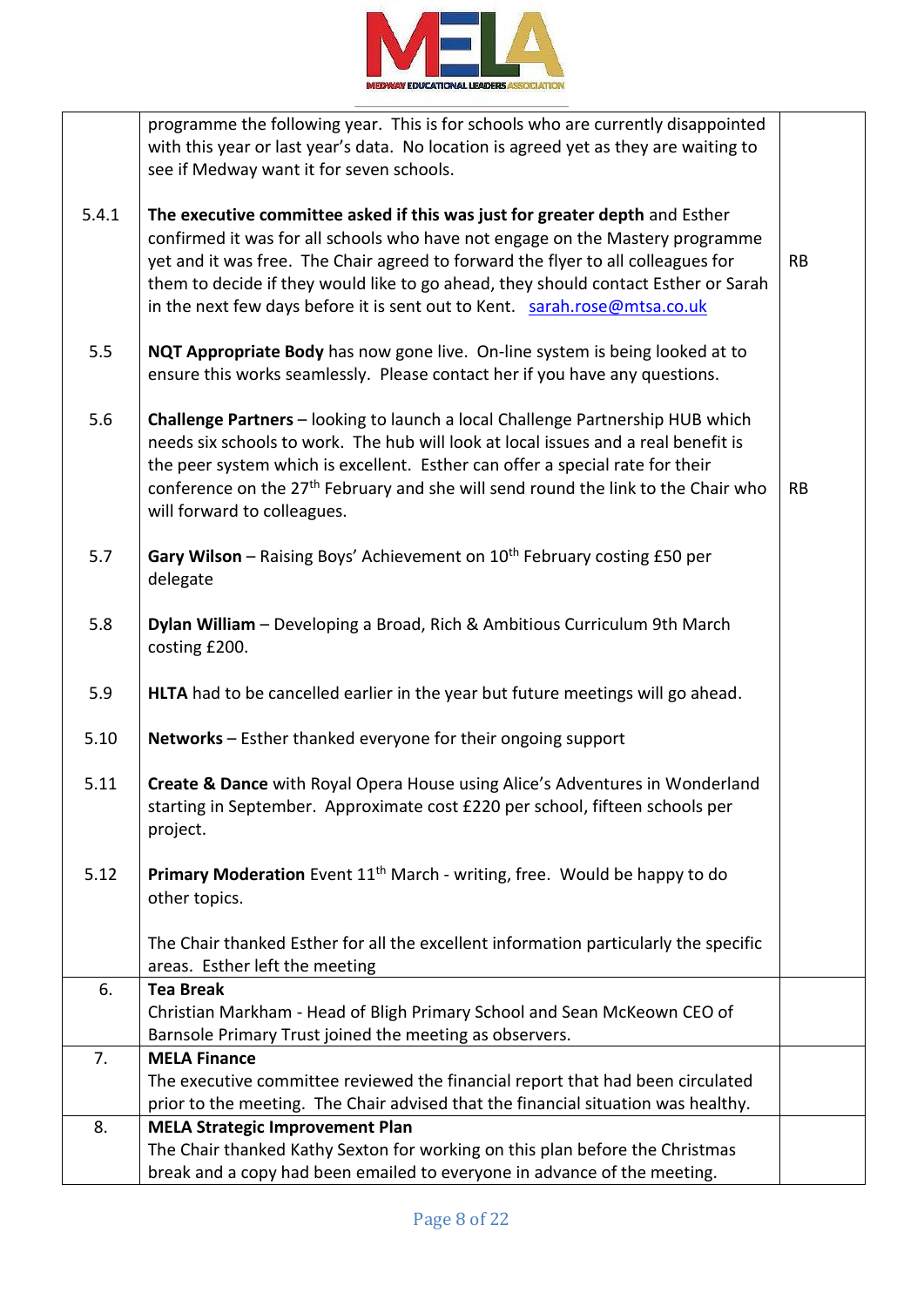

| 8.1   | Strategic Point 1 - Having an influencing voice<br>Today we are meeting with Michael Griffiths, Clinical Commissioning                |           |
|-------|---------------------------------------------------------------------------------------------------------------------------------------|-----------|
|       | Group<br>Barry Symons has been working with Rebecca Smith to establish a<br>$\bullet$                                                 |           |
|       | definitive list of groups and their memberships. They have now been able                                                              |           |
|       | to get everyone's emails, but it would be good to have the purpose of the                                                             |           |
|       | group and who leads them - this is still outstanding.                                                                                 |           |
| 8.2   | Strategic Point 2 - Improving standards by developing and strengthening school                                                        |           |
|       | to school support.                                                                                                                    |           |
|       | Talking to MTSA<br>$\bullet$                                                                                                          |           |
|       | contact list being worked on<br>$\bullet$                                                                                             |           |
|       | LLE being used more<br>$\bullet$                                                                                                      |           |
|       | MELA conference to be discussed later in the agenda.<br>$\bullet$                                                                     |           |
| 8.3   | Strategic Point 3 - Wellbeing, recruitment and retention                                                                              |           |
|       | The Chair spoke to Gavin about the history of recruitment fairs. They did<br>$\bullet$<br>have a stand, but it did not run very well. |           |
|       | The Chair has a contact at Canterbury Christchurch University and that is                                                             |           |
|       | the route to go down. Can anyone take responsibility in making contact                                                                |           |
|       | with them to set up contact. Nickie Forrest agreed to get her assistant                                                               | NF        |
|       | head to find a contact.                                                                                                               |           |
|       |                                                                                                                                       |           |
| 8.4   | The Chair will take the 'draft' watermark off, put Nickie Forrest down for action a)                                                  |           |
|       | and then send out to everyone. This should then be a standard agenda item and                                                         | <b>RB</b> |
|       | the document RAG rated.                                                                                                               |           |
| 8.4.1 | Under this section the Chair discussed Tuesday's meeting with the LA he attended                                                      |           |
|       | on as the Chair of MELA together with the four Zone chairs (item 15 on the                                                            |           |
|       | agenda). Under Strategic Priority 2 - Improving standards by developing and                                                           |           |
|       | strengthening school to school support, the LA were putting the onus on MELA to                                                       |           |
|       | have challenging conversation with headteachers around their data and to make                                                         |           |
|       | suggestions of what they should be doing about it. This is something the LA                                                           |           |
|       | should be doing, not MELA, this was never the purpose of the group and the                                                            |           |
|       | terms of reference for MELA would need to change if this was the case. There has                                                      |           |
|       | been an issue with trust amongst schools and the LA, but MELA have been trying                                                        |           |
|       | to rebuild this trust by being more transparent in the way they worked. The Chair                                                     |           |
|       | asked for members opinions.                                                                                                           |           |
| 8.4.2 | Members agreed it was the LA responsibility to talk to schools who were not                                                           |           |
|       | doing well enough but there is a reluctance on their part.                                                                            |           |
| 8.4.3 | Kathy Sexton explained that Rebecca Smith and Kevin Smart came to their Zone                                                          |           |
|       | meeting to present FFT data but they did something else. When questioned,                                                             |           |
|       | Kevin suggest that it was down to headteachers to go out and collaborate                                                              |           |
|       | themselves, they did not see it as the LA role. There is a standing Zone 4 agenda                                                     |           |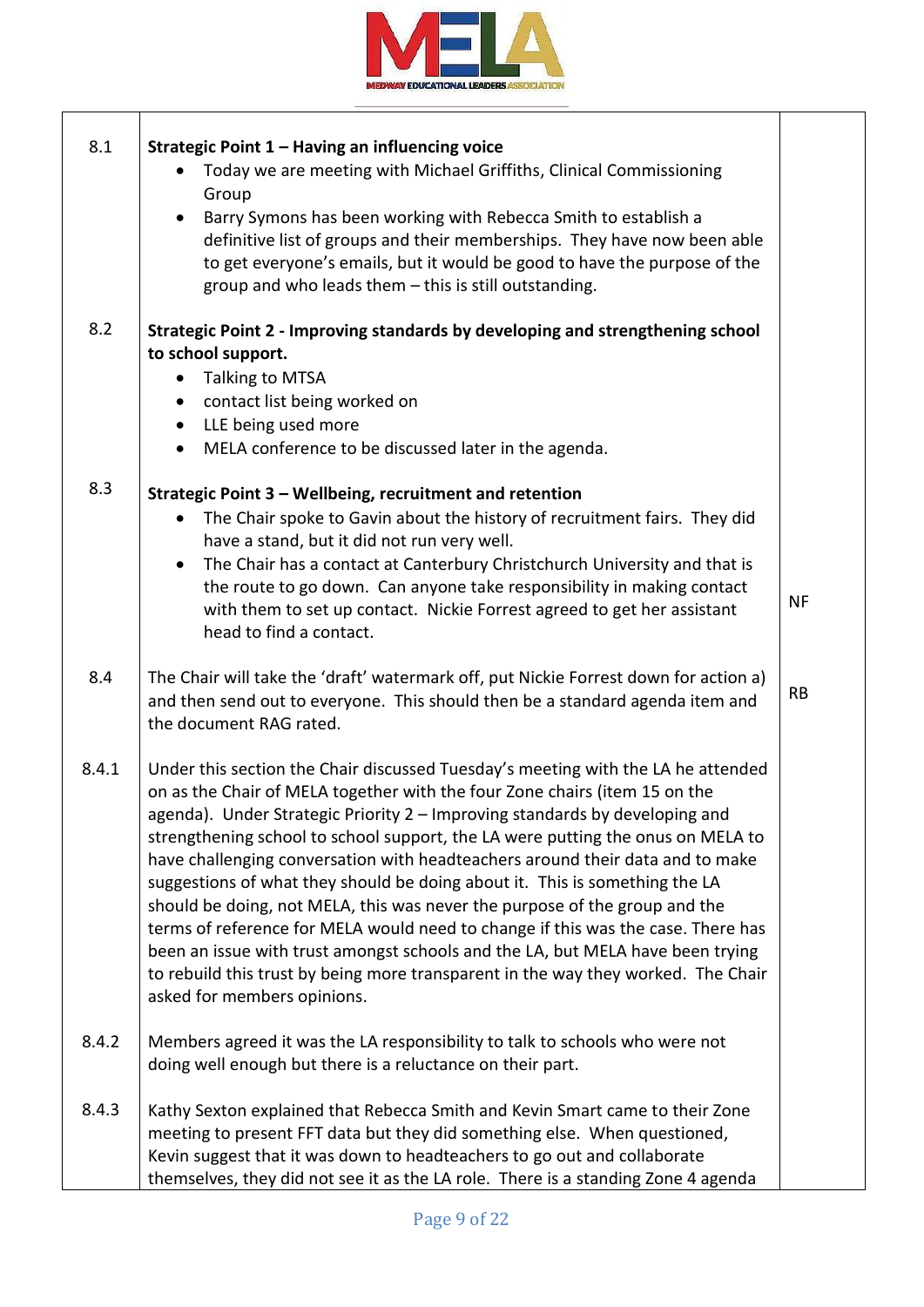

item on which school has worked with which school and this is recorded at every meeting. Schools are expected to work together. Zone chairs are in no position to tell headteachers who they must work with.

- 8.4.4 The executive committee agreed it was the role of the Director of Education to analyse the data and see which schools need more support, then the SIPs direct the work.
- 8.4.5 The executive committee emphasised that their terms of reference are clear, but it is not clear what the job descriptions for the School Improvement Team are. The LA have accountability to look at school performance and improvement, across the country LAs are using vehicles like MELA and Zones to work with them to best achieve improvement with smaller resources. We do share data, we collaborate, we have an overview of what is happening within out Zones and can link schools up, but what is Rebecca and Kevin's role in this?
- 8.4.6 The executive committee raised the question in maintained schools of what is the top slice paying for. What support are we getting for it? They do not do risk assessments anymore so there is no measure of how your school is doing.
- 8.4.7 The executive committee agreed that, as MELA has developed, they have driven improvement with support from the teaching schools. There has been no stability as far as the Director of Education, there is concern about any changes that will be introduced when the new Director is appointed and how long they will stay in post. The Chair has been invited to join the partner panel part of the interview process with police, health and education. The Chair will be submitting questions and will be asking how they will help repair a very fractured system, rebuild trust amongst primary colleagues and how education is going to be at the top of the agenda.
- 8.4.8 A range of significant concerns were raised about the quality of support offered by the school improvement team
- 8.4.9 The executive committee agree they did not want to change their terms of reference to include this work. This will be discussed with Kevin Smart later in the meeting. If the LA want to outsource SIP, the money could go to MELA to outsource staff to do this role and be accountable for it.
- 8.4.10 The Chair confirmed other matters discussed at the Tuesday LA meeting: The LA are waiting for the publication of the SEND report. There will be some work to be done. On education there is some work for secondary colleagues around exclusion and inclusion.
- 8.4.11 The Effective Leadership Inclusion document that Kevin Smart and Rebecca Smith have produced.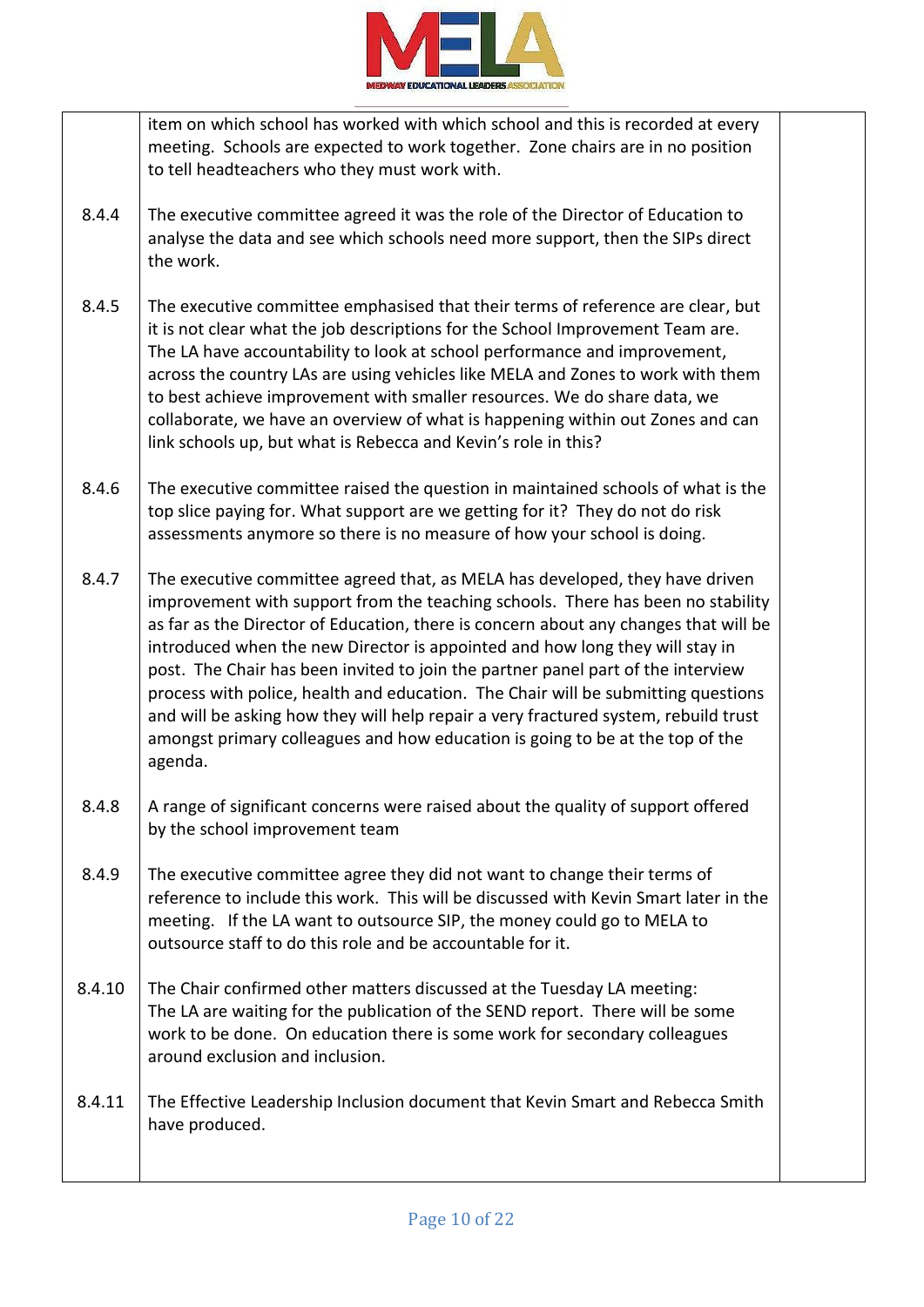

| 8.4.12 | Social Care Strategic Improvement Board met yesterday. The 'Signs of Safety'<br>programme they are going to use, is going to be cascaded to partners from<br>February onwards and must be shared with colleagues as much as possible.                                                                                                                                                                                                                                                                                                                                                                                                                                 |           |
|--------|-----------------------------------------------------------------------------------------------------------------------------------------------------------------------------------------------------------------------------------------------------------------------------------------------------------------------------------------------------------------------------------------------------------------------------------------------------------------------------------------------------------------------------------------------------------------------------------------------------------------------------------------------------------------------|-----------|
| 8.4.13 | Advertisement has gone out for both Assistant Director posts, for Education and<br>Social Care. The Chair has been invited to the partner panel for that.                                                                                                                                                                                                                                                                                                                                                                                                                                                                                                             |           |
| 8.4.14 | Recruitment for social workers is still poor and is a major problem. They have<br>recruited an additional seven social workers but are still thirty below what is<br>required. They have had to go overseas, some from Zimbabwe, which means<br>after checks they will not be in post until June. There will have to be an intensive<br>induction programme.                                                                                                                                                                                                                                                                                                          |           |
| 8.4.15 | Wellbeing amongst social workers was discussed. They have now accepted the<br>changes that are taking place and hopefully this will improve things.                                                                                                                                                                                                                                                                                                                                                                                                                                                                                                                   |           |
| 8.4.16 | Eleanor Brazil's report has been published and the Chair will send the link to<br>everyone. There are three options - alternative provider put in which would be<br>the most extreme option or everything is fine and leave it as it is. They have<br>agreed on the middle option which is Eleanor Brazil will continue to oversee for<br>one more year with a partner in practice of Essex Council. The alternative<br>provider option was not chosen, maybe because it had not always worked in<br>other authorities and was too big a risk at the moment. However, the alternative<br>delivery model is still on the table and it has not been removed completely. | <b>RB</b> |
| 8.4.17 | A suggestion at the Partnership meeting was that Early Help workers come to<br>Zone meetings but not sure what the impact of that is when discussing education.<br>It would be good for Hub managers to come to part of the meeting to give an<br>update. The Chair will go back to lan and confirm this.                                                                                                                                                                                                                                                                                                                                                             | <b>RB</b> |
| 9      | Joint Terms of Reference and Constitution for All Zones                                                                                                                                                                                                                                                                                                                                                                                                                                                                                                                                                                                                               |           |
| 9.1    | Dean Brewer had emailed everyone the original constitution which is still in place<br>in Zone 3 and proposed looking at the different Zones structure, agenda, clerking<br>these are templates will be given to new chairs.                                                                                                                                                                                                                                                                                                                                                                                                                                           |           |
| 9.2    | Collectively we should all feed into the terms of reference of MELA and have an<br>agreed set of principles about what the key aspects of Zone work are. It would be<br>good to be able to visit other Zones and see how they work.                                                                                                                                                                                                                                                                                                                                                                                                                                   |           |
| 9.3    | Regarding attendance at meetings it was suggested that an email be sent at the<br>end of the year to check if any support is needed.                                                                                                                                                                                                                                                                                                                                                                                                                                                                                                                                  |           |
| 9.4    | Discussion then turned to how a new headteacher is contacted to join the Zone<br>and it was agreed that a letter should be sent welcoming them to Medway on<br>behalf of MELA and set out structure of Zones, who to contact, etc. Barry Symons<br>agreed to draft a welcome letter.                                                                                                                                                                                                                                                                                                                                                                                  | BS.       |
|        |                                                                                                                                                                                                                                                                                                                                                                                                                                                                                                                                                                                                                                                                       |           |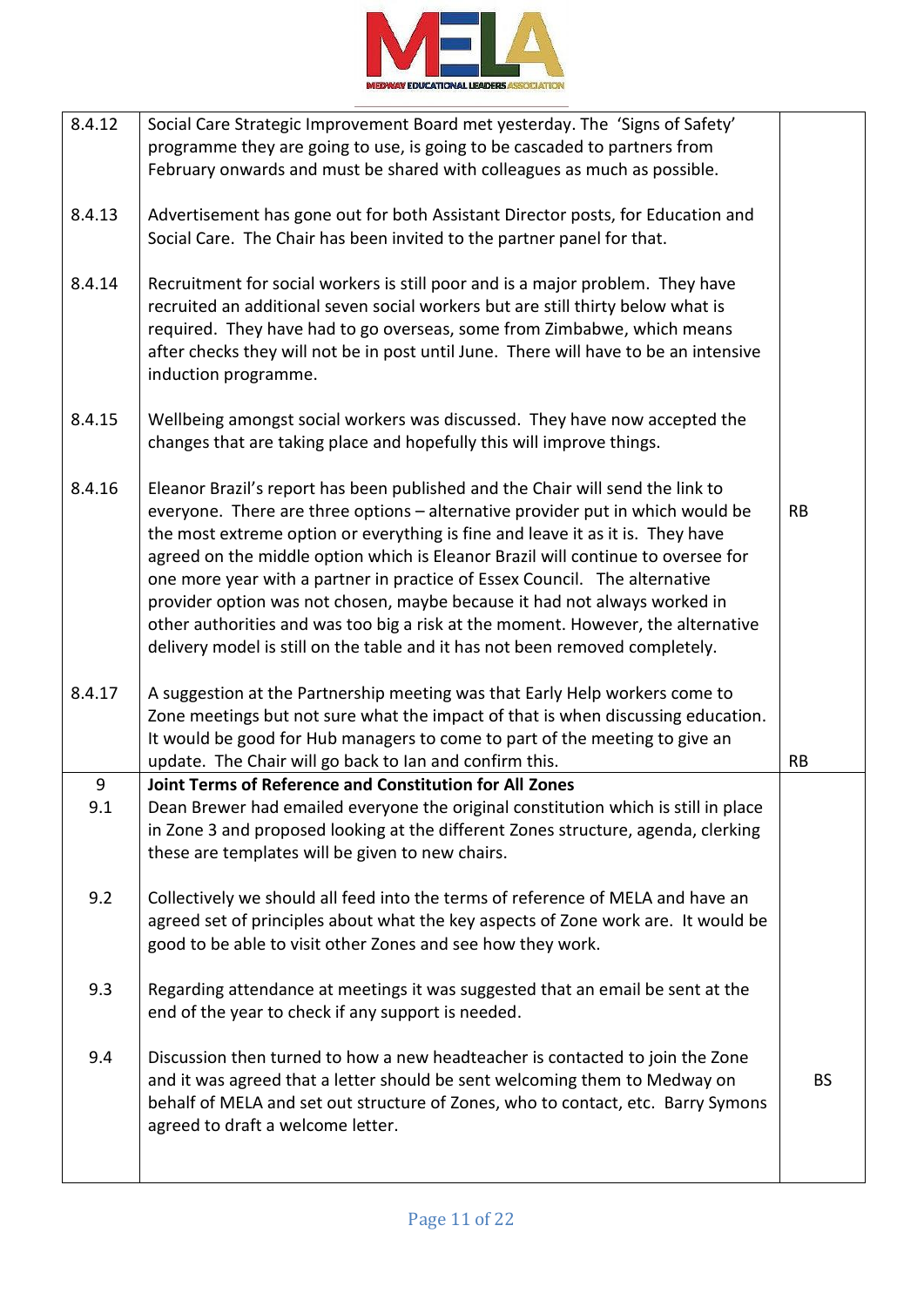

| 9.5  | The executive committee discussed why there are four Zones and if this is the<br>best way of working for education; it would also be easier for presenters not to<br>speak at four different Zones. Could the smaller Zone 1 merge with another<br>Zone?                                                                                                                                                                                                |                |
|------|---------------------------------------------------------------------------------------------------------------------------------------------------------------------------------------------------------------------------------------------------------------------------------------------------------------------------------------------------------------------------------------------------------------------------------------------------------|----------------|
| 9.6  | Discussion turn to reinstating the seasonal headteacher briefing, three times a<br>year, breaking into Zone meeting straight after. Venue could be Gillingham<br>Football Club or Mid Kent College. Zone chairs to take back to their Zones the<br>suggestion of a big headteacher meeting, once an old term with items of shared<br>interest discussed followed by Zone meetings, starting in September 2020 and<br>feedback at the next MELA meeting. | Zone<br>Chairs |
| 9.7  | Dean Brewer will do some more work on the constitution.                                                                                                                                                                                                                                                                                                                                                                                                 | DB             |
| 10   | Cllr Martin Potter, Portfolio Holder for Education and Schools, Medway Council<br>Cllr Josie Iles, Portfolio Holder for Children's Services, Medway Council<br>Kevin Smart - School Improvement Team<br>MEP, SEND Ofsted feedback (Rebecca Smith was unable to attend)<br>The chair welcomed everyone and thank Martin and Josie in particular for<br>attending. Introductions were made.                                                               |                |
| 10.1 | Martin Potter thanked the founding members of MELA for their spirit of<br>collaboration in the founding of Medway Education Partnership (MEP). It is a<br>sector wide body and is a forum for engagement, dialogue, to work in a more<br>collaborative and strategic way across the sector. It provides coherence and<br>efficiency across the whole sector. Martin handed over to Kevin Smart.                                                         |                |
| 10.2 | Kevin Smart handed out the 2020-2022 Medway Education Partnership Group<br>brochure which he described as a slimmed down MEP and he referred everyone<br>to page 2 - Vision statement which has been the same since 2017. There is more<br>to do in explaining it to colleagues. It takes time.                                                                                                                                                         |                |
| 10.3 | Martin explained that the strategy had been formulated by several workshops<br>with all members. This was with the previous MELA executive group and the<br>expectation was that this information was being shared with all colleagues, but<br>this did not happen.                                                                                                                                                                                     |                |
| 10.4 | The executive committee asked 'so what? What is the impact of MEP?' Partners<br>meeting together and then what? Kevin Smart explained the impact is for the first<br>time in England you have the possibility of a joined up, single conversation with<br>people who are linked with education. It is not operational, MEP in itself does not<br>achieve anything, it is what is decided and how it is moved forward, the dialogue.                     |                |
| 10.5 | Kevin Smart explained that one of the universities is keen to launch a new type of<br>children's university. The universities involved are Greenwich, Canterbury<br>Christchurch, Kent and the University of Creative Arts (UCA) in Rochester. Three                                                                                                                                                                                                    |                |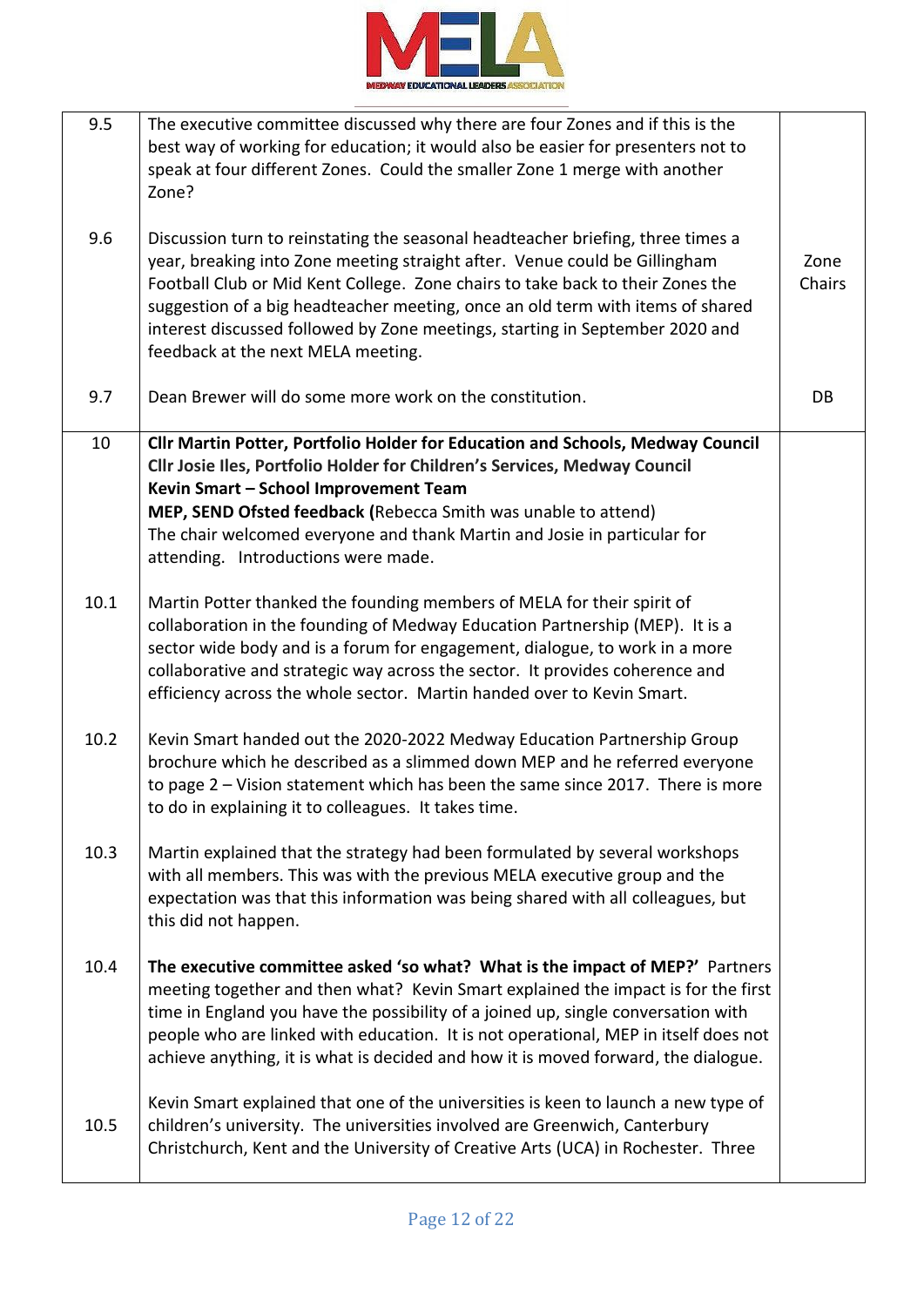

|       | of them have a mechanism to join together but does not reach out to the UCA.<br>This is one area being worked on.                                                                                                                                                                                                                                                                                                                                      |  |
|-------|--------------------------------------------------------------------------------------------------------------------------------------------------------------------------------------------------------------------------------------------------------------------------------------------------------------------------------------------------------------------------------------------------------------------------------------------------------|--|
| 10.6  | Martin Potter confirmed that, for the next meeting they are inviting health along<br>as big changes are taking place and health and education can discuss these<br>changes. The executive committee raised their concerns about the problems they<br>have been having with paediatricians and asked if it would be discussed at MEP or<br>continue to be discussed at this forum. Martin Potter explained these would still<br>continue at MELA level. |  |
| 10.7  | The executive committee asked if this was just adding an extra level in the<br>process, health colleagues for example should just talk directly to MELA. Kevin<br>Smart stated it depended on what level the discussions are about as MELA is just<br>for primary schools and this might be a wider concern.                                                                                                                                           |  |
| 10.8  | The executive committee asked if consideration had been given to how MEP will<br>impact on children's learning. Kevin confirmed ultimately it will.                                                                                                                                                                                                                                                                                                    |  |
| 10.9  | Kevin explained that school improvement done at Zone level would continue and<br>would come under challenge and support the leaders of all phases of education,<br>to strive for excellence and innovation. This would feed into school to school<br>mechanism and the system leadership that is something seen in action. MEP is<br>the umbrella to bring things together.                                                                            |  |
| 10.10 | The Chair questioned whether the item on Page 8 about the power of reading<br>was in fact quite operational and is giving mixed messages about what MEP is, if<br>it is meant to be a long-term strategic document. Kevin Smart explained they<br>were just small examples of initiatives on the ground.                                                                                                                                               |  |
| 10.11 | The executive committee agreed that the challenging conversation with health,<br>social care, education is where we need to have the strategic vision. Colleagues<br>are frustrated that the LA have not been there when they should have been and<br>did not think this was the answer. Martin Potter explained this is a partnership<br>that has come out of work done across the different areas.                                                   |  |
| 10.12 | The executive committee asked, when we get to 2022 how will we know we are<br>on the right track. Kevin referred everyone to page 1 and the strategy, some of<br>this is already happening now. Targets have not been set yet as we need all the<br>partners around the table first.                                                                                                                                                                   |  |
| 10.13 | The executive committee thought it was great to have all the agencies coming<br>together, working collaboratively and that information would be sent out to<br>everyone but were not sure how it will develop. Martin Potter stated it would be<br>what we make it and how colleagues shape it.                                                                                                                                                        |  |
|       |                                                                                                                                                                                                                                                                                                                                                                                                                                                        |  |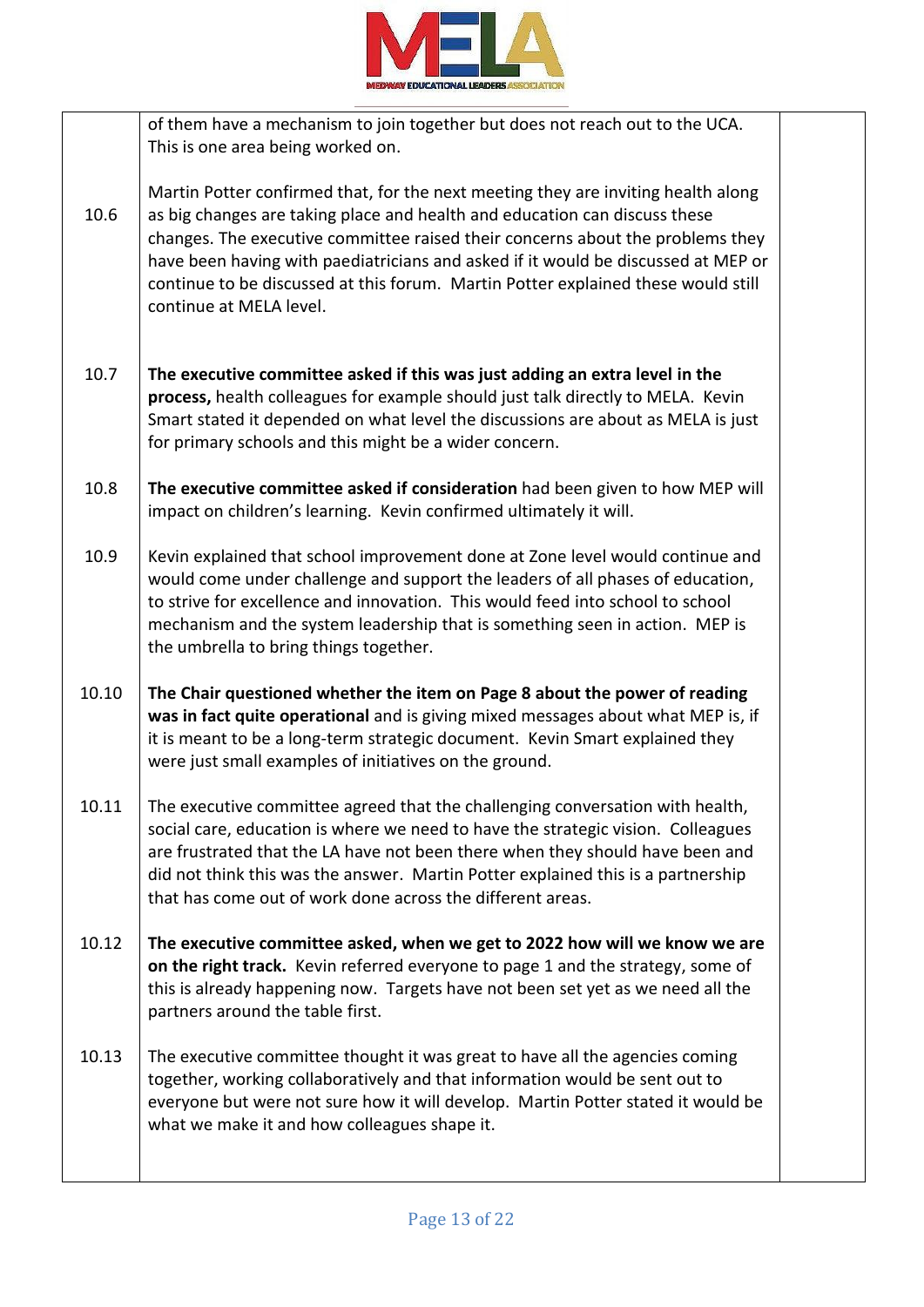

- 10.14 **The executive committee asked if the new Director of Education would chair the MEP meetings** when in place. Martin Potter thought this would be done on a rotation system and ensure continuity.
- 10.15 **Nickie Forrest asked if this document had been shared with Cabinet**. She sits on the Scrutiny Board and felt they really needed to see it. Martin Potter confirmed it would go to them before being published.
- 10.16 The Chair moved the discussion to last Tuesday's meeting and the peer to peer support which is already being done in an informal way, on a regular basis in Zones and conversations with colleagues. The request that the Chair of MELA or Zone chairs should have conversation with schools who are under performing was not part of the terms of reference. It has been discussed earlier today and the general consensus is that that is not our place but should be the LA. Kevin Smart explained that this was being misrepresented, he made clear that this was never about a headteacher talking to a head of a MAT.
- 10.17 The executive committee strongly agreed that it is not the headteacher's job to hold another headteacher to account. Kevin Smart agreed this was not their job but encouraging connectivity between school 'A' getting support from school 'B' should be. The committee confirmed this was taking place on a daily basis informally.
- 10.18 The executive committee would look at Zone constitutions later in this meeting so that we are all working in the same way. There is a Zone agenda item on who is working together and what is happening at Zone level. The LA should be accountable if this is not happening or having an impact.
- 10.19 **The executive committee asked who is having a conversation with maintained school if their results are not great and how do you know.** Kevin agreed it should be him or Rebecca, but they only have them with schools that need it. Their focus at the moment is in SEND support and the old style of one on one working with schools has reduced. The executive committee agreed that this is wrong as they schools are paying for SIP.
- 10.20 **The executive committee asked if there was something the Zones are not doing or should be doing better.** Kevin stated that this practice has been working in other LAs, where there is more structured peer to peer support with system leadership. The executive committee agreed that if Zone chairs started doing more structured peer to peer support, headteachers who are struggling would not turn up to Zone meetings. They would then not be getting the informal support that is available now. That is the worst thing that could happen. Zone meetings need to be a supportive group, not based on data.
- 10.21 **The executive committee questioned what the role of system leaders is, NLE LLE SLE, and how might they be supporting more formally.** Kevin confirmed they had tried to inform headteachers of the availability of these leaders. The executive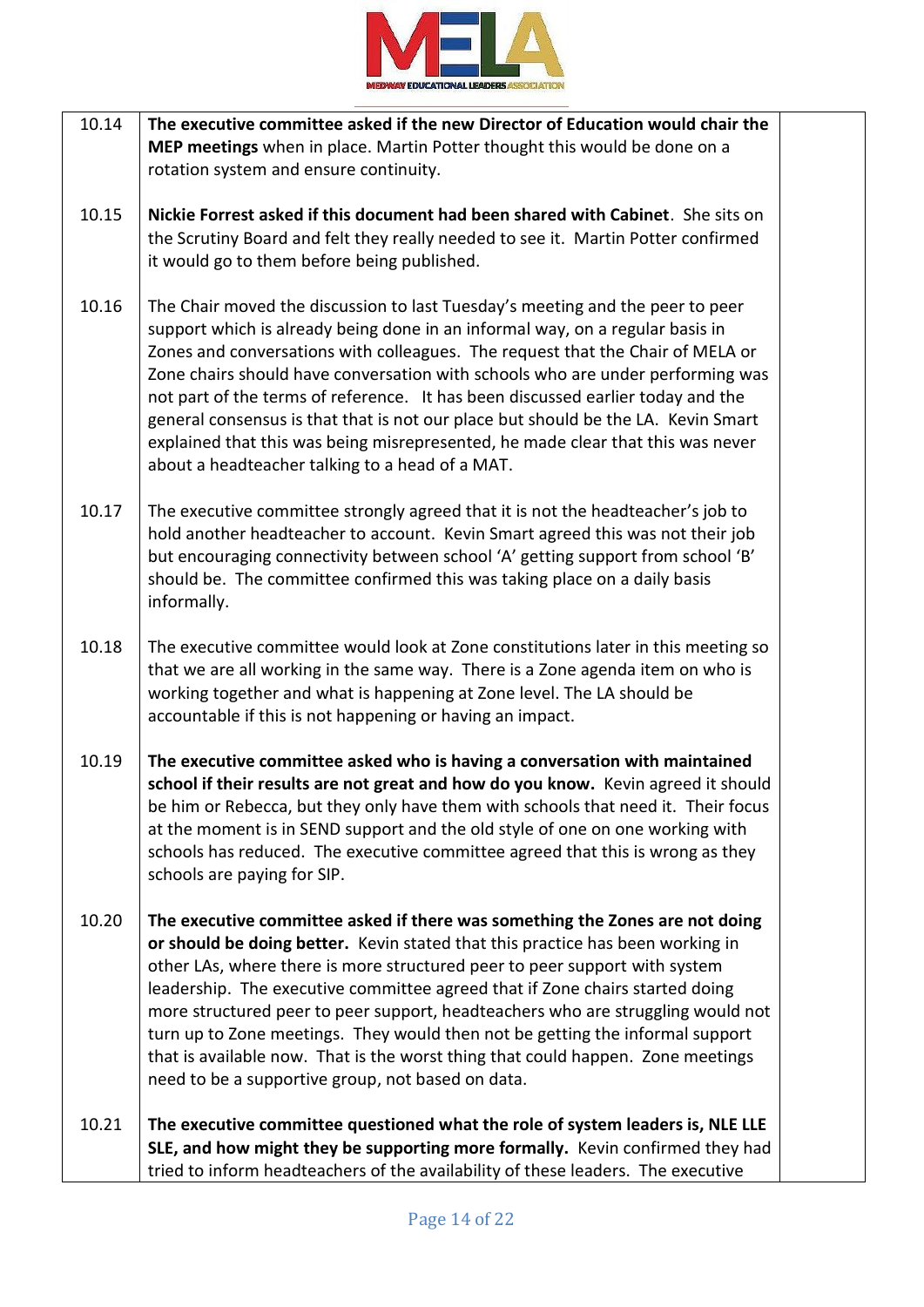

|             | committee felt that the LA should direct school to the leaders as part of their<br>statutory duty to support poorly performing schools and they should be getting in<br>earlier.                                                                                                                                                                                                                                                                                                                                                                                                                                                                                                                                                                                                                                                                                                  |           |
|-------------|-----------------------------------------------------------------------------------------------------------------------------------------------------------------------------------------------------------------------------------------------------------------------------------------------------------------------------------------------------------------------------------------------------------------------------------------------------------------------------------------------------------------------------------------------------------------------------------------------------------------------------------------------------------------------------------------------------------------------------------------------------------------------------------------------------------------------------------------------------------------------------------|-----------|
| 10.22       | The Chair read out the terms of refence from the website, but Kevin suggested<br>that the vision statement on the MELA website should be reviewed as well; good<br>work has happened through MELA, but is that good work actually going to drive<br>the vision statement.                                                                                                                                                                                                                                                                                                                                                                                                                                                                                                                                                                                                         |           |
| 10.23       | The executive committee suggested putting in an impact assessment structure for<br>each Zone and for MELA with common terms of reference.                                                                                                                                                                                                                                                                                                                                                                                                                                                                                                                                                                                                                                                                                                                                         |           |
| 10.24       | The executive committee asked Kevin Smart to go back and talk to the School<br>Improvement Team to clarify what they would like from Zone chairs and MELA.<br>The executive committee offered to attend a meeting with Kevin and Rebecca to<br>discuss this further.                                                                                                                                                                                                                                                                                                                                                                                                                                                                                                                                                                                                              | <b>RB</b> |
| 10.25       | The executive committee were very conscious that Josie Iles had not been given a<br>chance to talk. Josie explained she is trying to understand and take everything on<br>board but will contribute next time. Martin Potter agreed it had been excellent to<br>have the chance to come to the meeting, talk to everyone and they would be<br>happy to attend any future meetings.                                                                                                                                                                                                                                                                                                                                                                                                                                                                                                |           |
|             | Martin Potter, Josie Iles and Kevin Smart left the meeting.                                                                                                                                                                                                                                                                                                                                                                                                                                                                                                                                                                                                                                                                                                                                                                                                                       |           |
| 11.<br>11.1 | <b>Feedback</b><br>The executive committee agreed, there were lots of things left unsaid and it was<br>frustrating that things are not made explicit. Kevin Smart must come back with<br>some clarity; MELA will continue to drive the school to school support in their<br>Zones. The LA/MELA Partnership meeting with Kevin and Rebecca can discuss this<br>further, but we will leave it for them to arrange. They appear to want to see value<br>added from the Zones.                                                                                                                                                                                                                                                                                                                                                                                                        |           |
| 11.2        | The executive committee discussed looking internally at the impact of Zones. In<br>Zone 1 there is a problem with data, what are we doing as an executive group<br>about supporting Zone 1. Zone 1 is a smallest Zone, most compact geographically.<br>Meetings have been cancelled due to illness of the host and questions were asked<br>why the meeting did not go ahead at a different venue. A protocol is needed to<br>ensure these meeting go ahead. A WhatsApp group is going to be set up so that<br>last minute change of venue can be arranged. The attendance at the meetings<br>was reviewed and for lots of schools, attendance was not regular. The Chair<br>agreed to talk to Zone 1 Chair to ask how things are going and if any support is<br>needed; perhaps we could offer Lawrie Rose's services as a support mechanism,<br>paid for by the Zone or by MELA. | <b>RB</b> |
| 12.         | Lunch                                                                                                                                                                                                                                                                                                                                                                                                                                                                                                                                                                                                                                                                                                                                                                                                                                                                             |           |
|             |                                                                                                                                                                                                                                                                                                                                                                                                                                                                                                                                                                                                                                                                                                                                                                                                                                                                                   |           |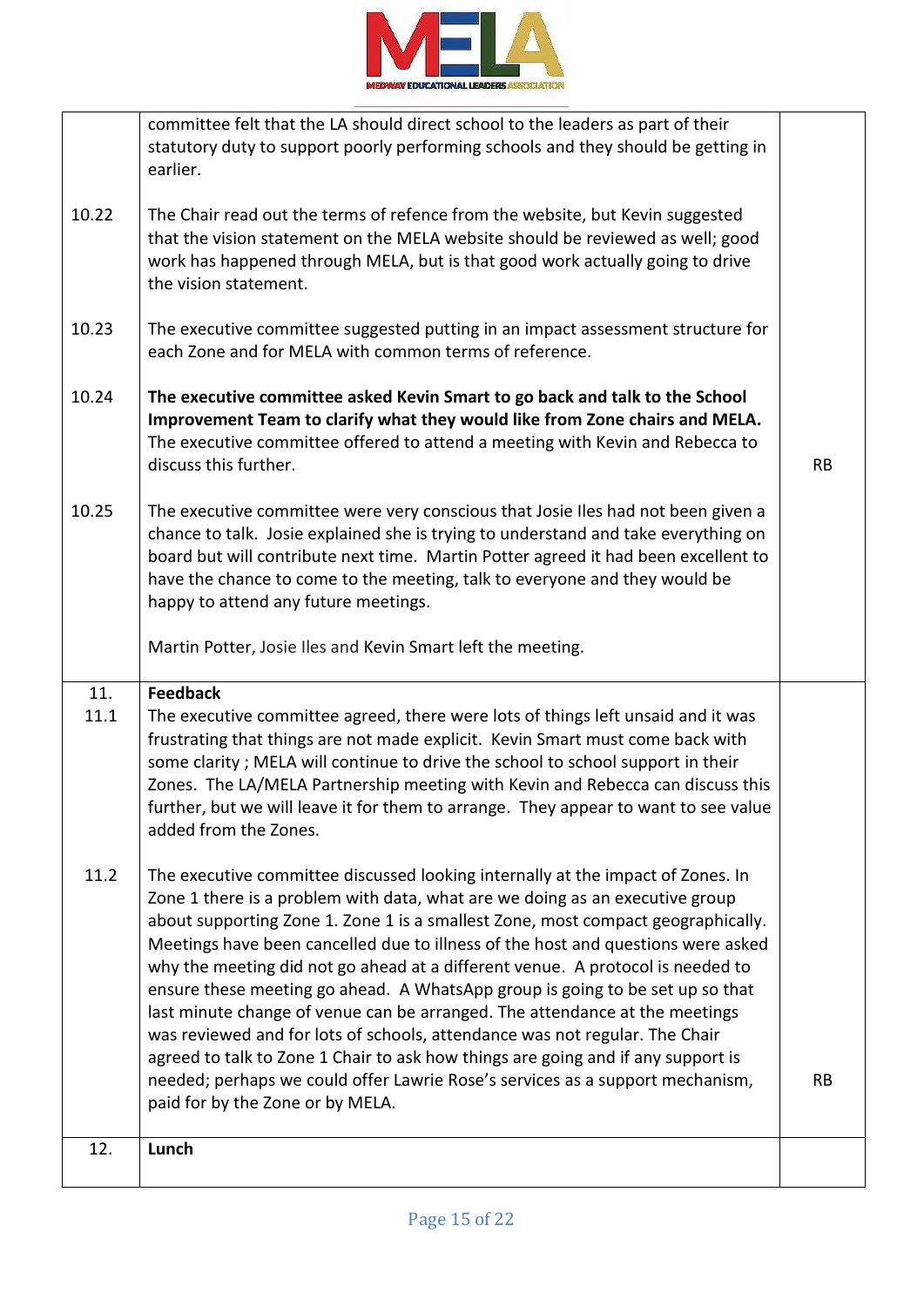

|      | Christian Markham - Head of Bligh Primary School and Sean McKeown CEO of<br>Barnsole Primary Trust left the meeting.                                                                                                                                                                                                                                                                                                                                                                    |  |
|------|-----------------------------------------------------------------------------------------------------------------------------------------------------------------------------------------------------------------------------------------------------------------------------------------------------------------------------------------------------------------------------------------------------------------------------------------------------------------------------------------|--|
| 13.  | <b>Zone Feedback</b>                                                                                                                                                                                                                                                                                                                                                                                                                                                                    |  |
| 13.1 | <b>Zone 1 - meeting cancelled</b>                                                                                                                                                                                                                                                                                                                                                                                                                                                       |  |
| 13.2 | Zone $2 -$ Not happened yet                                                                                                                                                                                                                                                                                                                                                                                                                                                             |  |
| 13.3 | Zone 3<br>The Zone chair reported that FAP was a big issue for contextual data being<br>submitted and being discussed. Panel did not always get the contextual data and<br>the message is that it is really important to be there. As data changes it is worth<br>sending updated information the week before to Rob Lancaster. We need to look<br>at what we can do as a Zone to support vulnerable families, although this should<br>be done by Lynn Sims from Medway Inclusion Team. |  |
| 13.4 | Zone 4<br>The Zone chair reported that Sally Green came to the meeting. Kevin and Rebecca<br>came to talk about data, but this was not discussed. SEND was discussed and the<br>problem with top up funding. We talked about feedback from NAHT meeting and<br>promoted the MELA conference. Transition form information was shared.                                                                                                                                                    |  |
| 14.  | Michael Griffiths, Clinical Commissioning Group and James Harman, Senior                                                                                                                                                                                                                                                                                                                                                                                                                |  |
|      | <b>Public Health Manager</b><br>Alex Moir - Executive Head of Parkwood School joined the meeting as an<br>observer. Introductions were made.                                                                                                                                                                                                                                                                                                                                            |  |
| 14.1 | The Chair welcomed members of the CCG to their first meeting and explained<br>there have been concerns for a long time about some of the services, so much so<br>that it is an item on the Strategic Improvement Plan.                                                                                                                                                                                                                                                                  |  |
| 14.2 | Using a PowerPoint presentation Michael and James both explained their<br>individual roles and responsibilities, some of the projects they are working on and<br>emphasising their commitment to working together. Emma Block is CAMH Lead,<br>Rachael Horner is looked after children commissioner, Lorraine Foster for LD.                                                                                                                                                            |  |
| 14.3 | Kathy Sexton explained that one of the areas on the Strategic Improvement Plan<br>was commissioning and what part we could play in the services that affect young<br>people in Medway. James agreed that they had not always understood some of<br>the issues schools face and that there had not been joined up working with<br>schools, this does need strengthening as they need to understand what the need<br>is out there.                                                        |  |
| 14.4 | The executive committee confirmed that primary heads have been struggling with<br>paediatric services and Snapdragons since the day it started, and these still<br>continue. The Chair asked for clarification on: what is being done about it?<br>What key performance indicators MCH should be meeting and if they are not<br>meeting them, what is being done? Is additional funding provided? Referrals are                                                                         |  |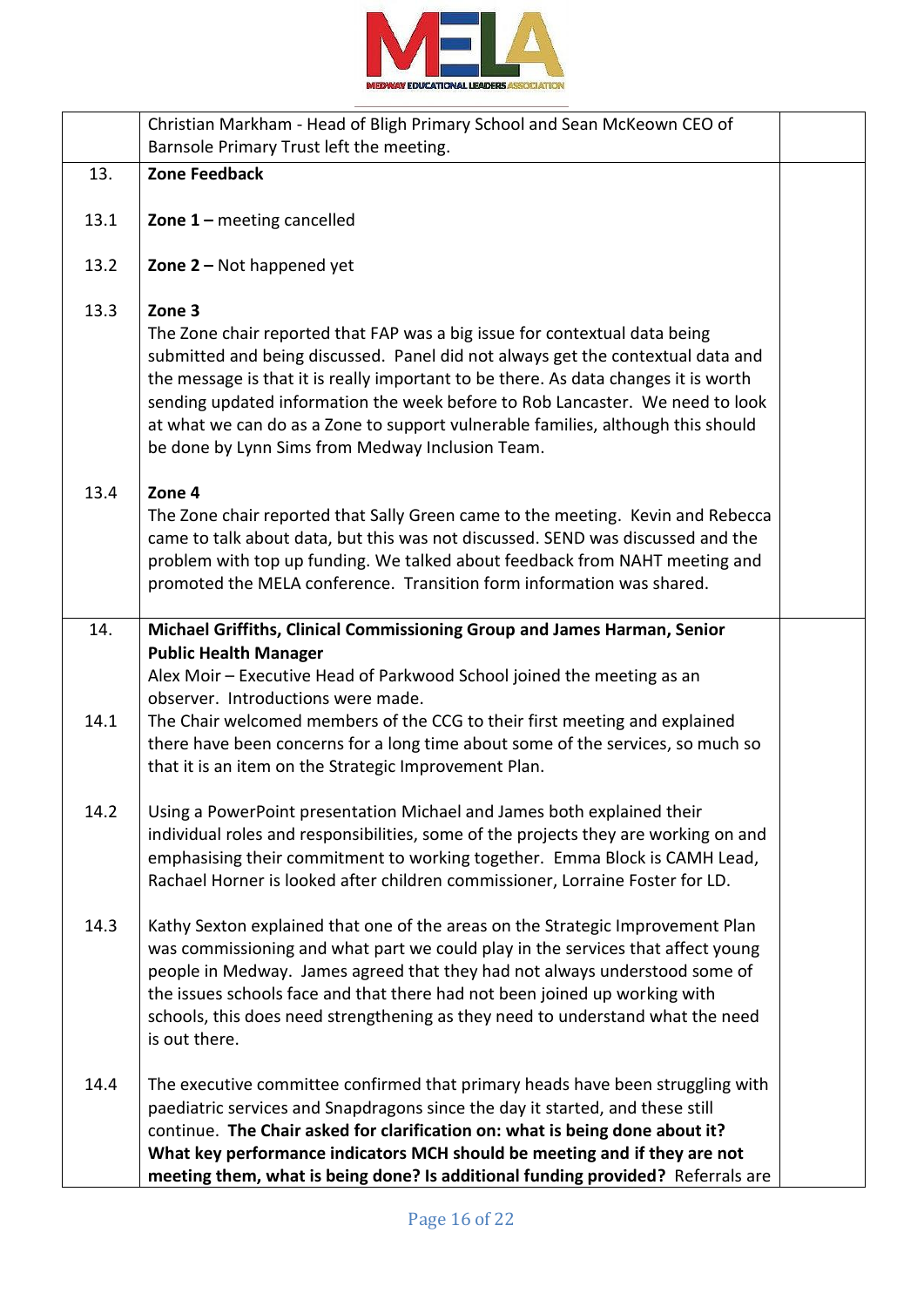

|       | still not getting through to Snapdragons. CCG has put an additional half a million<br>pounds into the contract to solve the issues and feedback from MCH suggest that<br>services have stabilised. James explained that they had fully understood what the<br>data looked like, but it seems that the data they are getting from NHS is different<br>to what they are hearing today. There is no triangulation for them to challenge<br>information they are given.                                                        |  |
|-------|----------------------------------------------------------------------------------------------------------------------------------------------------------------------------------------------------------------------------------------------------------------------------------------------------------------------------------------------------------------------------------------------------------------------------------------------------------------------------------------------------------------------------|--|
| 14.5  | The executive committee asked what mechanism or proposal the CCG are going<br>to put in place regarding issues and concerns headteachers may be having. CCG<br>offered to put in an escalation pathway, but it needs to be clear what can and<br>cannot be offered. This pathway could be along the same lines as a serious case<br>review.                                                                                                                                                                                |  |
| 14.6  | The executive committee asked how they can be involved in the commissioning<br>programme and how the CCG you will liaise to take in our views. CCG are looking<br>to put together an integrated partnership plan, they can commit to liaising with<br>MELA about the plan and it will give everyone an overview of what is happening in<br>commissioning.                                                                                                                                                                  |  |
| 14.7  | The executive committee raised the issues of the lack of mental health services<br>for children and the increase in self harm they are seeing in their schools. If<br>there were more mental health services available, the number of children self-<br>harming would reduce. The executive committee would like to work more with<br>the CCG on children's mental health services. The CCG are looking for investment<br>at the early point and it would help if education leaders could support that ethos<br>with them. |  |
| 14.8  | The executive committee asked about the new CCG structure. The CCG<br>explained that the contracts are in place for five years, but the responsibility could<br>change. There is more of an integrated service and people are starting to talk<br>together.                                                                                                                                                                                                                                                                |  |
| 14.9  | The Chair asked if extra money is being placed in CAMH and NELFT services as<br>some waiting lists are nine months. There has been only one qualified<br>psychotherapist and seems very under resourced. CCG confirmed that under the<br>local transformation plan, additional money is being put in to clear that backlog.<br>The service has grown without adequate scrutiny and direction. Scrutiny is now in<br>place, with both formal and informal meetings, relationships are very good.                            |  |
| 14.10 | The executive committee raised concerns that if the scrutiny is now taking place<br>why are we not seeing that on the ground, something must be wrong. CCG<br>explained that there are no escalation processes and they are only hearing about<br>problems here at this MELA meeting today. They need to do a deep dive.                                                                                                                                                                                                   |  |
| 14.11 | The executive committee agreed it had been very useful meeting Michael and<br>James today and getting background information into the service and it would be<br>good for them to attend again to feedback.                                                                                                                                                                                                                                                                                                                |  |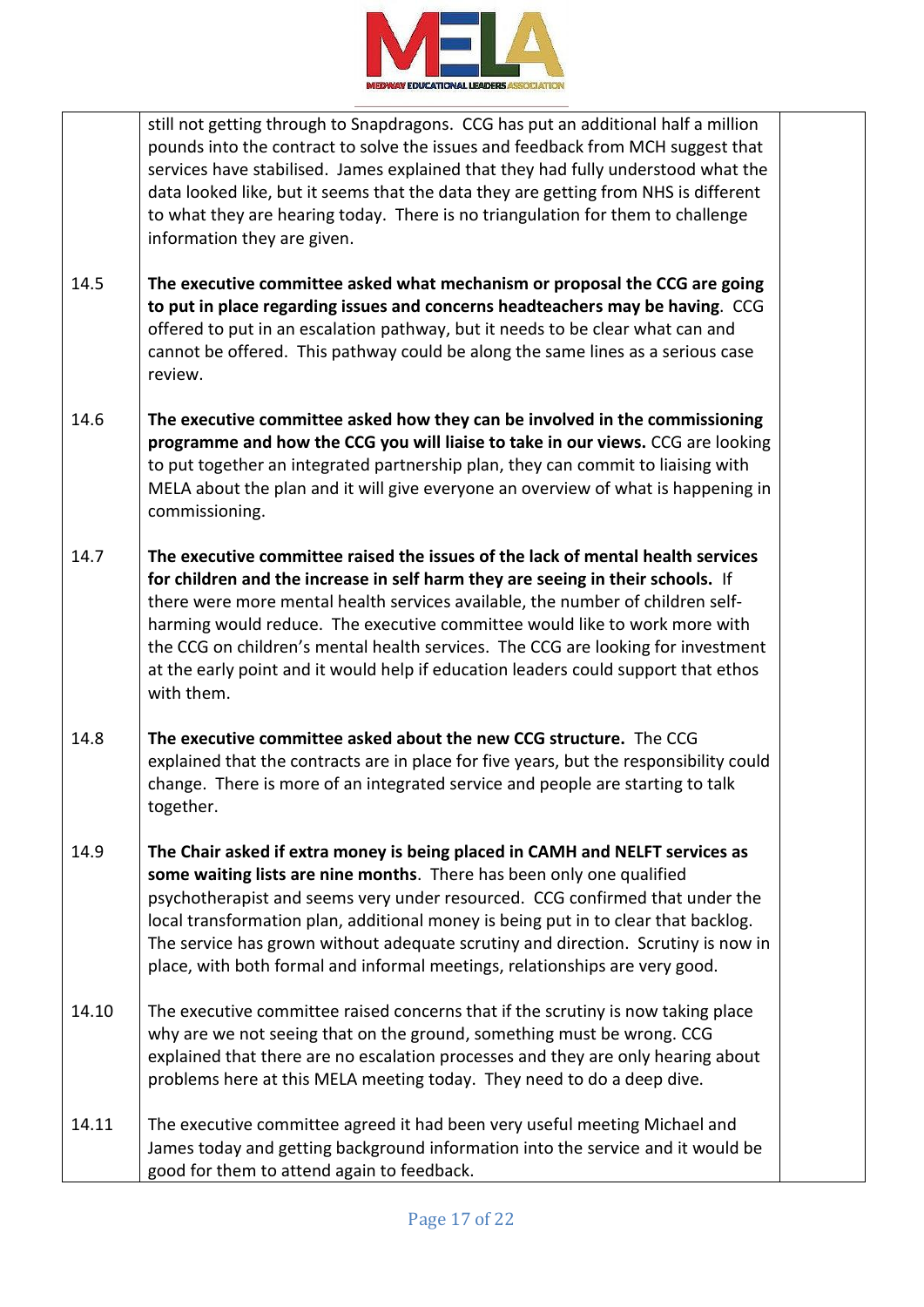

| 14.12 | The executive committee asked about the recent Link meeting which discussed<br>the funding that was available for school based early intervention in mental<br>health, before CAMH and NELFT get involved. James explained that he was at this<br>meeting and that Emma Block was responsible. The money is for Tier 1 and Tier 2.<br>They had asked what schools would like this to look like; it could in Zones or just<br>one overarching team and they were waiting for feedback from the four groups<br>who had been working on the plan. There is another Link day in March to look at<br>the draft bid and to make any tweaks and changes before the bid goes in.                                                                                                                                                                                                                                                                                                                                                                                                |           |
|-------|-------------------------------------------------------------------------------------------------------------------------------------------------------------------------------------------------------------------------------------------------------------------------------------------------------------------------------------------------------------------------------------------------------------------------------------------------------------------------------------------------------------------------------------------------------------------------------------------------------------------------------------------------------------------------------------------------------------------------------------------------------------------------------------------------------------------------------------------------------------------------------------------------------------------------------------------------------------------------------------------------------------------------------------------------------------------------|-----------|
| 14.13 | The CCG are looking at an escalation system and would like to hear about the<br>difficulties schools are experiencing. Kathy Sexton will arrange a meeting with<br>Zone chairs.                                                                                                                                                                                                                                                                                                                                                                                                                                                                                                                                                                                                                                                                                                                                                                                                                                                                                         | KS        |
| 14.14 | PowerPoint presentation will be sent to the Chair for distribution to everyone as<br>there are some additional new initiatives, they would like feedback on. Lots of<br>positive things are going on.<br>The Chair thanked Michael and James it had been very helpful. Michael and<br>James left the meeting.                                                                                                                                                                                                                                                                                                                                                                                                                                                                                                                                                                                                                                                                                                                                                           | <b>RB</b> |
| 15.   | <b>Feedback from LA Meeting</b>                                                                                                                                                                                                                                                                                                                                                                                                                                                                                                                                                                                                                                                                                                                                                                                                                                                                                                                                                                                                                                         |           |
| 16.   | Lawrie Rose - Conference<br>Lawrie gave a handout and explained the date of the conference had changed to<br>the 24 <sup>th</sup> June 2020.                                                                                                                                                                                                                                                                                                                                                                                                                                                                                                                                                                                                                                                                                                                                                                                                                                                                                                                            |           |
| 16.1  | Andy Buck will be the key speaker in the morning.<br>No charge for the venue hire<br>$\bullet$<br>In the afternoon it will be a celebration of Medway involving children from<br>different schools.<br>The afternoon would open with a choir singing songs from the Medway<br>$\bullet$<br>March Festival. Four children from each school.<br>Structure of the afternoon could be a large event in the hall with children<br>$\bullet$<br>performing on the stage or breaking out into smaller groups in separate<br>rooms.<br>Agreed for Tier 2 lunch and water on tables<br>We are being charged for the Mid Kent technician, but we have only<br>$\bullet$<br>arranged him for the morning but may need to increase this if we are using<br>the stage altogether.<br>Children performing would be given a goody bag. Three/four children from<br>each Zone.<br>Cost of £60 per delegate. Maximum of 100 delegates, two per school.<br>First come first serve.<br>Lawrie will take responsibility for all the bookings this year to be able to<br>monitor attendance. |           |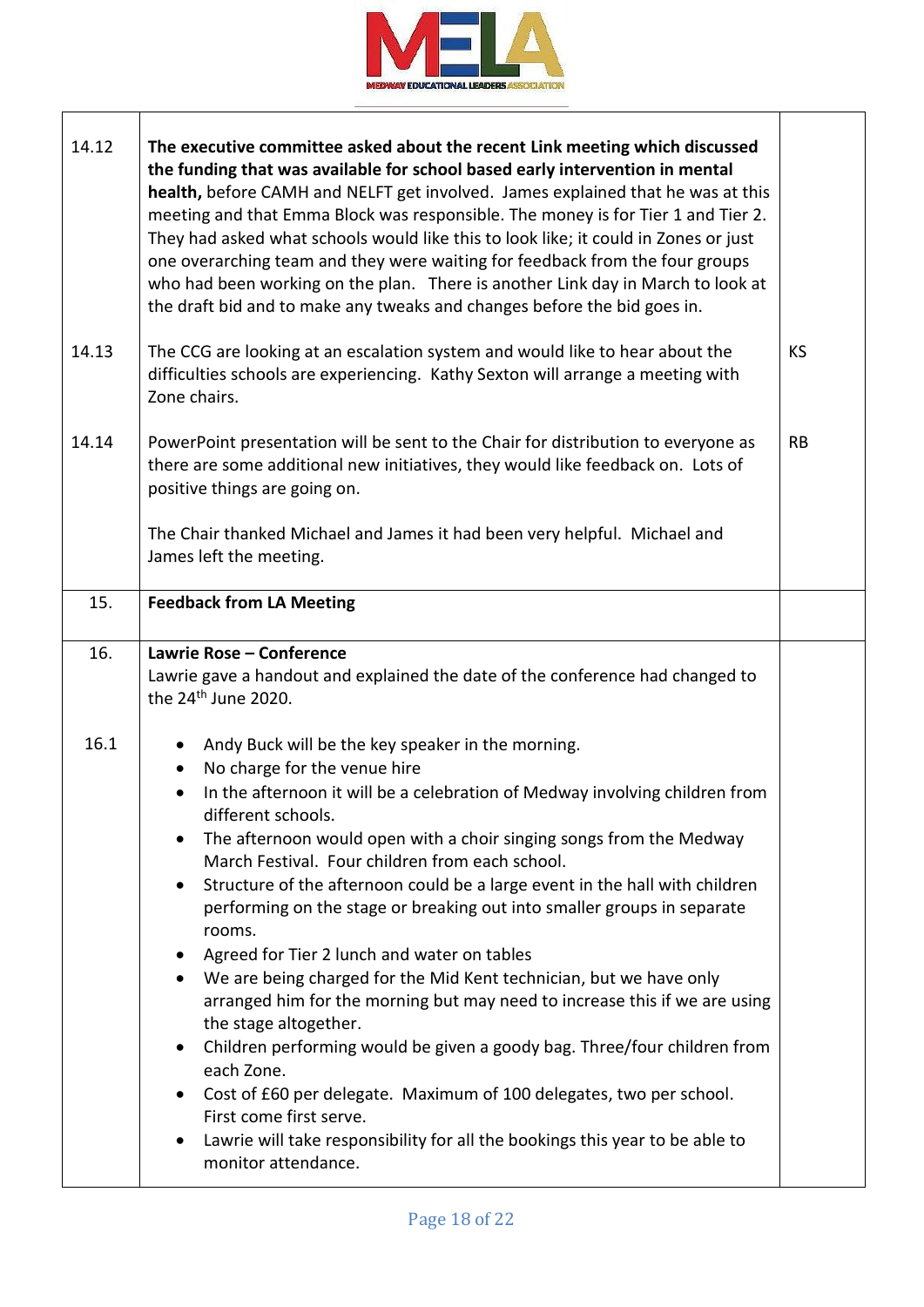

|      | Afternoon performance to be organised by Zones.<br>$\bullet$                                                                                                                                                                                                                                                    |                |
|------|-----------------------------------------------------------------------------------------------------------------------------------------------------------------------------------------------------------------------------------------------------------------------------------------------------------------|----------------|
|      | Feedback form required.<br>$\bullet$                                                                                                                                                                                                                                                                            |                |
|      | Piano required for afternoon                                                                                                                                                                                                                                                                                    |                |
|      | Gallery in Reception area with schools providing artwork based on a                                                                                                                                                                                                                                             |                |
|      | theme.                                                                                                                                                                                                                                                                                                          |                |
| 16.2 | The executive committee discussed the funding of the event and why it needs to<br>make a profit out of schools when there are funds in the bank account already. It<br>was agreed to reduce the cost to £50 which means we would break even and if<br>Education People sponsor the event the cost will go down. |                |
| 16.3 | The executive committee discussed the afternoon options and agreed for it all to<br>be on the one stage. Zone chairs to email asking for schools to volunteer<br>three/four children to showcase their learning projects or to perform to leaders<br>across Medway to make this a real celebration.             | Zone<br>chairs |
| 16.4 | The Chair proposed a meeting to discuss and plan the afternoon arrangements in<br>more detail on the 13 <sup>th</sup> February at 10am at Chattenden School.                                                                                                                                                    | RB/JC/KS       |
|      | Lawrie Rose left the meeting.                                                                                                                                                                                                                                                                                   |                |
| 17.  | Paul Clarke, School Organisation and Capital Services, Medway Council                                                                                                                                                                                                                                           |                |
|      | The Chair welcomed Paul to the meeting and introductions were made.                                                                                                                                                                                                                                             |                |
|      | PowerPoint presentation was used to explain school place planning in Medway.                                                                                                                                                                                                                                    |                |
|      |                                                                                                                                                                                                                                                                                                                 |                |
| 17.1 | Birth rates have been going down but will rise this year                                                                                                                                                                                                                                                        |                |
|      | Migration of preschool children has been a steady rise.<br>٠                                                                                                                                                                                                                                                    |                |
|      | The 3,000 additional primary places should meet demand for the<br>٠<br>foreseeable future.                                                                                                                                                                                                                      |                |
|      | Lots of housing in the pipeline but not approved yet.                                                                                                                                                                                                                                                           |                |
|      | Peninsula West - 18 extra places needed in YR                                                                                                                                                                                                                                                                   |                |
|      | Peninsula East - lots of spare places due to remoteness<br>٠                                                                                                                                                                                                                                                    |                |
|      | Strood - spaces in YR<br>٠                                                                                                                                                                                                                                                                                      |                |
|      | Cuxton, Halling - 19 spare places in YR<br>$\bullet$                                                                                                                                                                                                                                                            |                |
|      | Gillingham & Rainham - spaces. 1,020 houses under construction.<br>٠                                                                                                                                                                                                                                            |                |
|      | Chatham & Rochester - spaces. Rochester Riverside School not open yet<br>$\bullet$                                                                                                                                                                                                                              |                |
|      | and there are further flats planned                                                                                                                                                                                                                                                                             |                |
|      | Walderslade - spike in YR, Wayfield have agreed bulge class<br>$\bullet$                                                                                                                                                                                                                                        |                |
|      | Secondary - there are two new free schools planned which will create<br>$\bullet$                                                                                                                                                                                                                               |                |
|      | 2,300 places. Bulge classes for Y7.                                                                                                                                                                                                                                                                             |                |
|      | SEND - expansion at Abbey Court<br>$\bullet$                                                                                                                                                                                                                                                                    |                |
|      | Housing to increase by 20,000 by 2035<br>$\bullet$                                                                                                                                                                                                                                                              |                |
|      | Population to increase from 269,000 to 330,000                                                                                                                                                                                                                                                                  |                |
|      | There were no questions and the Chair thanked Paul for his presentation and he<br>left the meeting.                                                                                                                                                                                                             |                |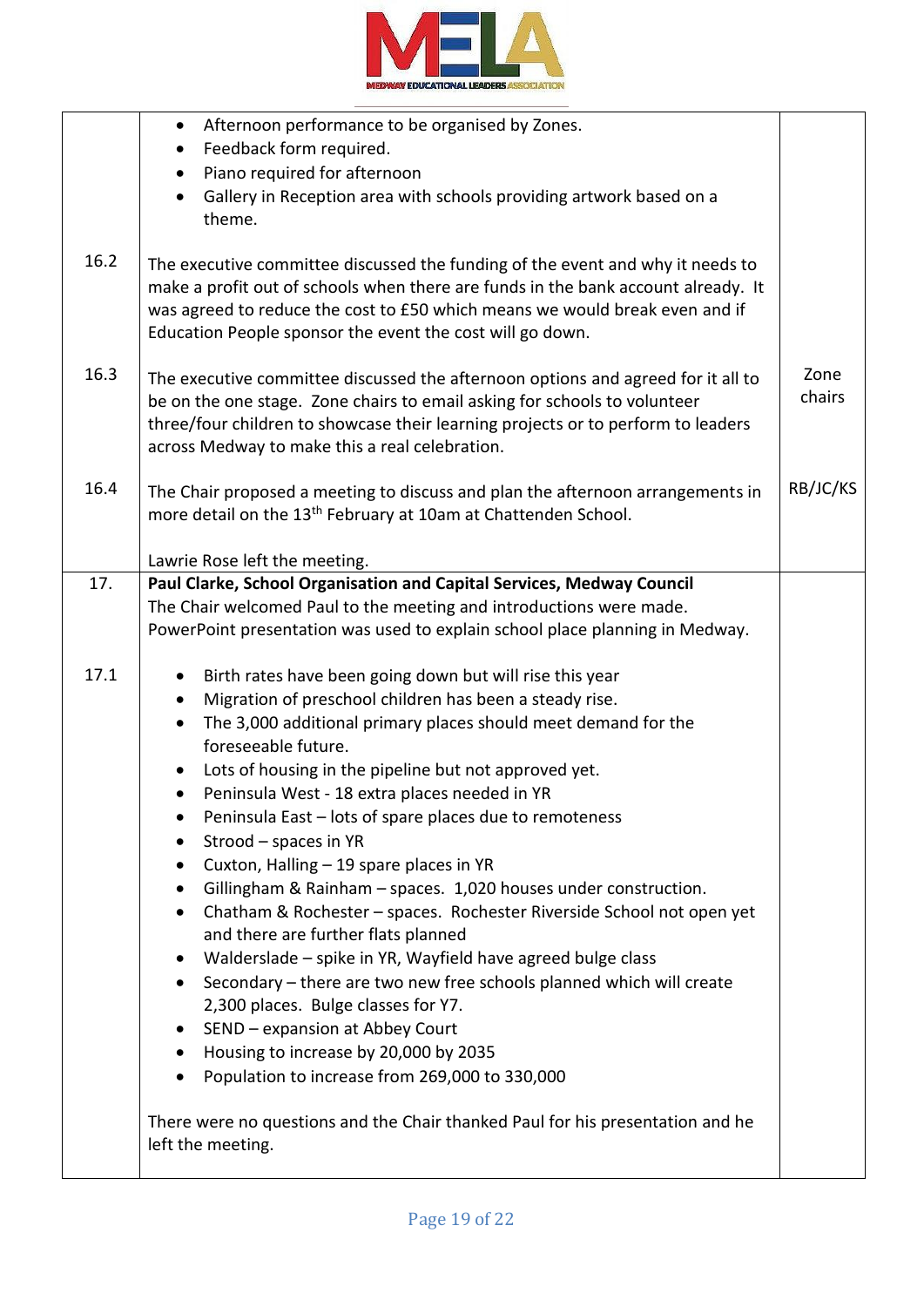

| 18.  | Caron Johnson, Headteacher of The Rowans Beeches Alternative Provision<br>Carol Johnson was unable to attend and replaced with<br>Dympna Lennon, Headteacher of St John Fisher Catholic Secondary School and<br>Ciaran McCann, Headteacher of Luton Junior School -<br>The Chair welcome Dympna and Ciaran to the meeting. Handouts were shared<br>including a draft of the new transition form.                                                                                                              |           |
|------|---------------------------------------------------------------------------------------------------------------------------------------------------------------------------------------------------------------------------------------------------------------------------------------------------------------------------------------------------------------------------------------------------------------------------------------------------------------------------------------------------------------|-----------|
| 18.1 | Dympna explained the rationale behind the need for a new transition form and<br>the work that had been done to create it. The flowchart explained the dates and<br>deadlines for the transition arrangements.                                                                                                                                                                                                                                                                                                 |           |
| 18.2 | Ciaran explained the yellow parts of the transition form were that bits that<br>teachers would need to fill in, the rest would be completed by the school<br>management information system.                                                                                                                                                                                                                                                                                                                   |           |
| 18.3 | There is a meeting of Medway Secondary Headteacher's Association on Friday.<br>The hope is that all secondary schools will accept these forms. The executive<br>committee agreed to only use this new transition form.                                                                                                                                                                                                                                                                                        |           |
| 18.4 | Emphasis was placed on the importance of school visits and that secondary staff<br>need to bring the transition form with them to discuss children.                                                                                                                                                                                                                                                                                                                                                           |           |
| 18.5 | Under the 'any other information', can we please add 'if necessary'. Ciaran will<br>make this change and send the form to the Chair to forward to everyone.                                                                                                                                                                                                                                                                                                                                                   | <b>RB</b> |
| 18.6 | Nickie Forrest asked who would need to be contacted for additional visits for<br>vulnerable children as this has worked really well in the past. Dympna will ask at<br>the secondary headteacher meeting on Friday and report back to the Chair to<br>forward to everyone.                                                                                                                                                                                                                                    | <b>RB</b> |
|      | The Chair thanked Dympna and Ciaran for attending and they left the meeting.                                                                                                                                                                                                                                                                                                                                                                                                                                  |           |
| 19.  | Mandy Gage, Victory Academy Medway Creative Schools Network (MCSN)<br>The Chair welcome Mandy to the meeting and a handout was presented.                                                                                                                                                                                                                                                                                                                                                                     |           |
| 19.1 | MCSN is being facilitated by The Royal Opera House Bridge and Mandy is looking<br>at the creative agenda.                                                                                                                                                                                                                                                                                                                                                                                                     |           |
|      | Medway have decided to put in a City of Culture bid and there is now a<br>$\bullet$<br>great deal of interest in talking to MCSN. There will be money available<br>because of this bid.<br>Place manager and bid manager for the City of Culture bid will be<br>attending a meeting on the 25 <sup>th</sup> March 2.30 at Victory School. Everyone is<br>welcome and it is very important everyone gets involved.<br>First meeting of the MCSN was in December, the notes were shared with<br>everyone today. |           |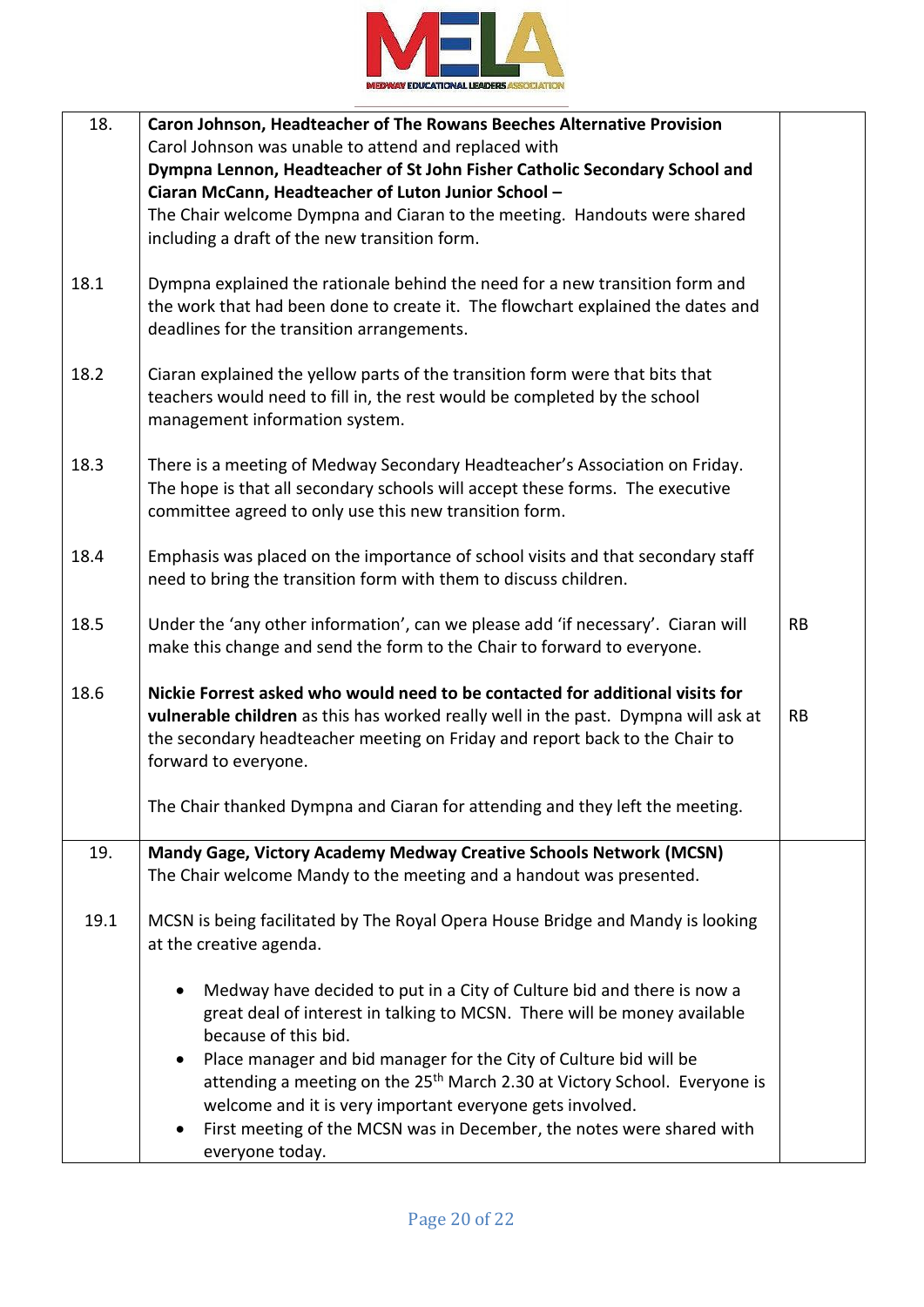

|     | $\bullet$                                                                                                                                                                                                                                                                                                                                                                                                                                                                                                                                                                                                                                     |           |
|-----|-----------------------------------------------------------------------------------------------------------------------------------------------------------------------------------------------------------------------------------------------------------------------------------------------------------------------------------------------------------------------------------------------------------------------------------------------------------------------------------------------------------------------------------------------------------------------------------------------------------------------------------------------|-----------|
|     | Mandy has been invited to meet with Amanda Steelman at the Royal<br>Opera House Headteacher's Symposium to talk about what cultural capital<br>means and what is going on in school. She will feed back at the next MCSN<br>meeting.<br>Becoming an Arts Mark School event on 17 <sup>th</sup> March - how to get the<br>accreditation and what it means.<br>Arts Mark Development Day at the Woodville Hall, Gravesend on 13th<br>March for schools who are in the initial stages of the art mark<br>development.<br>• Greenacre have stopped doing Dance Fusion at the Dance Junction, Mandy<br>would look into running this at her school. |           |
|     |                                                                                                                                                                                                                                                                                                                                                                                                                                                                                                                                                                                                                                               |           |
|     | and she left the meeting.                                                                                                                                                                                                                                                                                                                                                                                                                                                                                                                                                                                                                     |           |
| 20. | <b>Any Other Business</b>                                                                                                                                                                                                                                                                                                                                                                                                                                                                                                                                                                                                                     |           |
|     | Newly Appointed Headteacher - discussed under Item 9<br>Transition Forms - discussed under Item 18<br>Name Cards – the Chair agreed to make name cards for the next meeting<br>Meeting closed at 3.54pm.                                                                                                                                                                                                                                                                                                                                                                                                                                      | <b>RB</b> |
|     | Email Mandy if you have any questions. The Chair thanked Mandy for attending                                                                                                                                                                                                                                                                                                                                                                                                                                                                                                                                                                  |           |

Signed as a true record of the meeting\_\_\_\_\_\_\_\_\_\_\_\_\_\_\_\_\_\_\_\_\_\_\_

## ACTIONS

| 2.2.1 | Forward small summary of Maria Beaney's visit to Zone 1                 | РF        |
|-------|-------------------------------------------------------------------------|-----------|
| 2.2.1 | The Schools Forum minutes to be will be forwarded to the Chair for      | TW        |
|       | circulation.                                                            |           |
| 2.2.2 | Forward Education People CPD brochure to Kathy Sexton for               | RB/KS     |
|       | uploading/signposting on the MELA website2.2.3                          |           |
| 2.2.3 | Ask Cllr Potter if observers were welcome at MEP.                       | <b>KS</b> |
| 2.2.4 | Complete the definitive list of groups and membership                   | BS.       |
| 2.2.6 | Bring draft letter on funding review to next meeting.                   | JC        |
| 2.2.8 | Forward Kent rewards package to headteachers                            | RB.       |
| 3.13  | Duty line information to be shared with headteachers                    | <b>RB</b> |
| 3.15  | Carole Campbell to send newsletter to Chair for circulation             | <b>RB</b> |
| 3.18  | Arrange for headteacher to contact Carole Campbell to discuss which     | RB.       |
|       | service there have been rescheduling delays for cancelled appointments  |           |
| 4.1   | Feed back to headteachers that SENCOs need to be pro-active in checking | Zone      |
|       | the website for any up to date information and newsletters.             | chairs    |